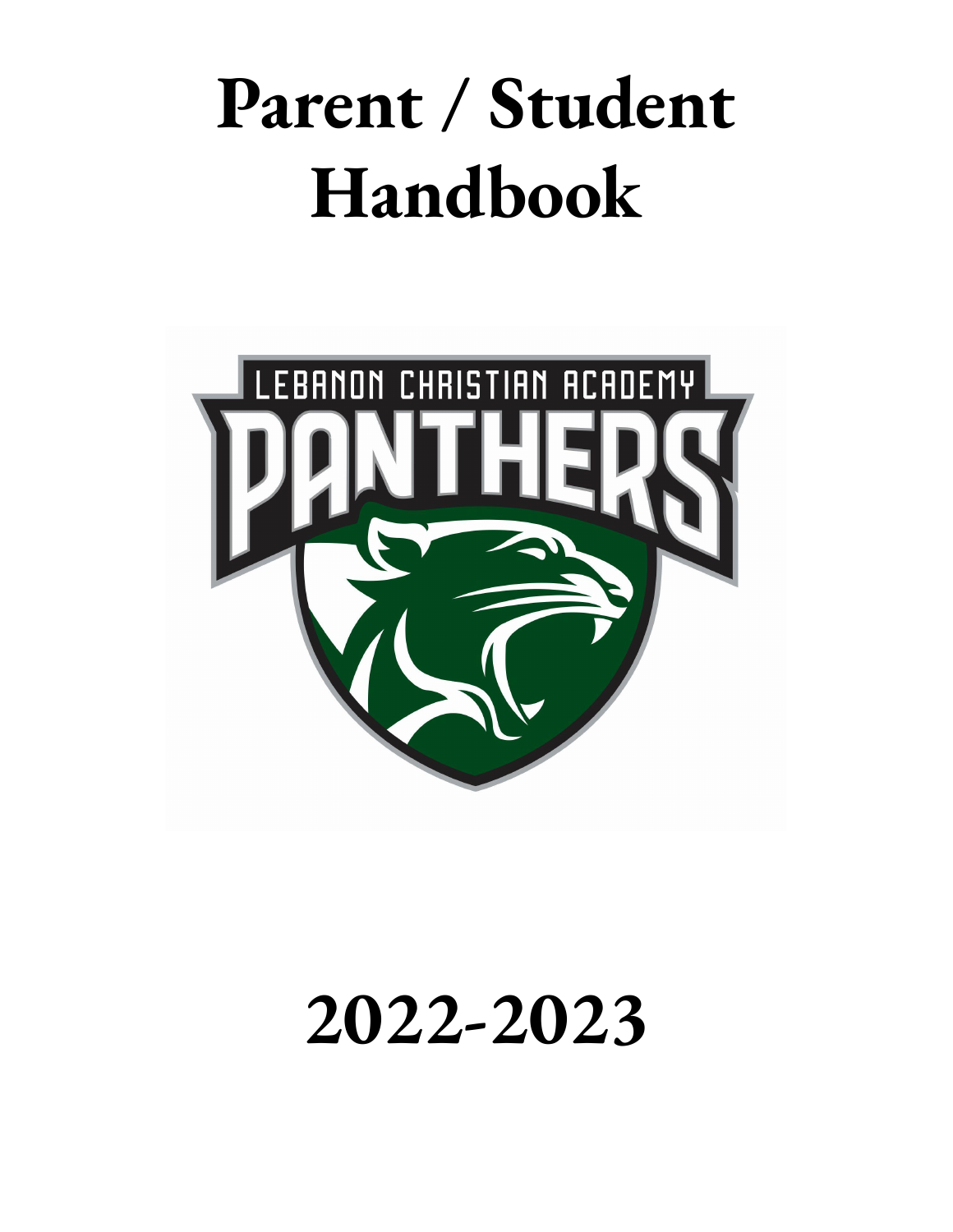### Table of Contents

| Introduction                           | 4              |
|----------------------------------------|----------------|
| <b>Missions Statement</b>              | 4              |
| Objectives                             | 5              |
| <b>Doctrinal Statement</b>             | 6              |
|                                        |                |
| <b>Administrative Guidelines</b>       | 7              |
| <b>Admission Policy</b>                | $\overline{7}$ |
| <b>Statement of Cooperation Policy</b> | $\overline{7}$ |
| Non-discrimination Policy              | $\overline{7}$ |
| Admission Procedure ~ New Students     | $\overline{7}$ |
| Registration of Returning Students     | 8              |
| Home School Students                   | 8              |
| Student Withdrawal                     | 8              |
| <b>Health Services and Records</b>     | 8              |
| Church Attendance                      | 9              |
| Injuries and Emergency Care            | 9              |
| Medication                             | 9              |
| Facilities                             | 10             |
| School Calendar                        | 10             |
| School Hours                           | 10             |
| <b>School Cancellations</b>            | 10             |
| School Office                          | 11             |
| <b>Contact Information</b>             | 11             |
| Communication                          | 11             |
| Transportation                         | 11             |
| <b>Student Drivers</b>                 | 12             |
| <b>Inspections and Searches</b>        | 12             |
| Fire Drills                            | 12             |
| Lost and Found                         | 12             |
| Visitors                               | 13             |
| <b>School Colors</b>                   | 13             |
| <b>School Mascot</b>                   | 13             |
| <b>Code of Conduct</b>                 | 13             |
| Attendance                             | 13             |
| <b>Disciplinary Guidelines</b>         | 16             |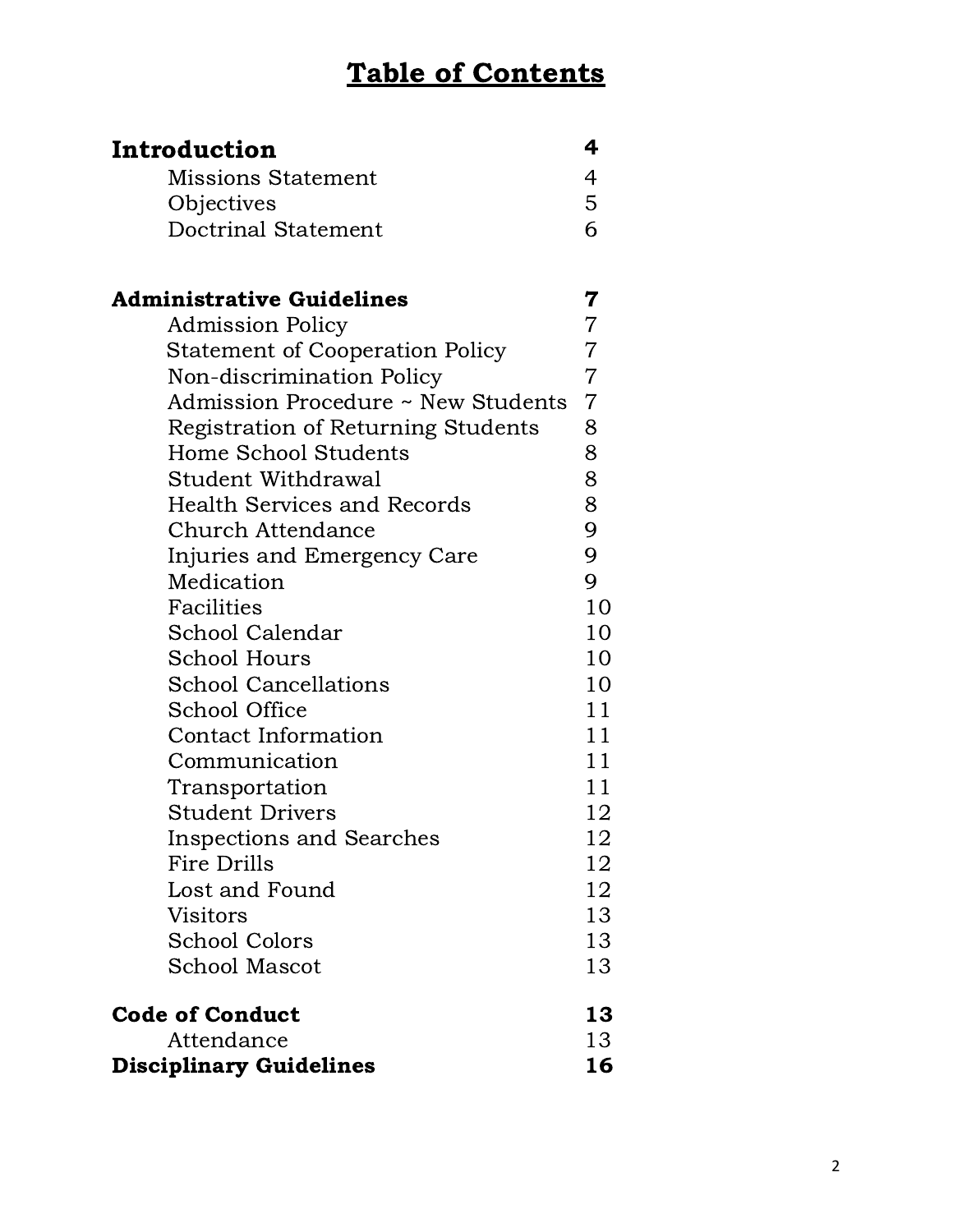| <b>Academic Standards</b>        | 19                 |
|----------------------------------|--------------------|
| Elementary                       | 19                 |
| Junior/Senior High               | 19                 |
| <b>Academic Testing</b>          | 20                 |
| <b>Grading Scale</b>             | 20                 |
| Honor Roll                       | 21                 |
| Homework                         | 21                 |
| Passing/Failing                  | 21                 |
| <b>Failed Courses</b>            | 22                 |
| Academic Eligibility             | 22                 |
| <b>Report Cards</b>              | 23                 |
| <b>Policies &amp; Procedures</b> | 23                 |
| Curriculum                       | 23                 |
| Chapel                           | 23                 |
| <b>Bible Department</b>          | 23                 |
| <b>Fine Arts Department</b>      | 24                 |
| <b>Sports Department</b>         | 24                 |
| Library                          | 26                 |
| <b>Official Activities</b>       | 26                 |
| Yearbook                         | 26                 |
| Fundraising                      | 27                 |
| <b>Cell Phones</b>               | 27                 |
| <b>LCA Dress Code</b>            | 27                 |
| <b>Elementary Dress Code</b>     | 27                 |
| Junior/Senior High Dress Code    | 28                 |
| Dress Code for Special Events    | 30                 |
| <b>Financial Policies</b>        | 31                 |
| Tuition and Fee Schedule         | 31                 |
| <b>Statement of Cooperation</b>  | On enrollment form |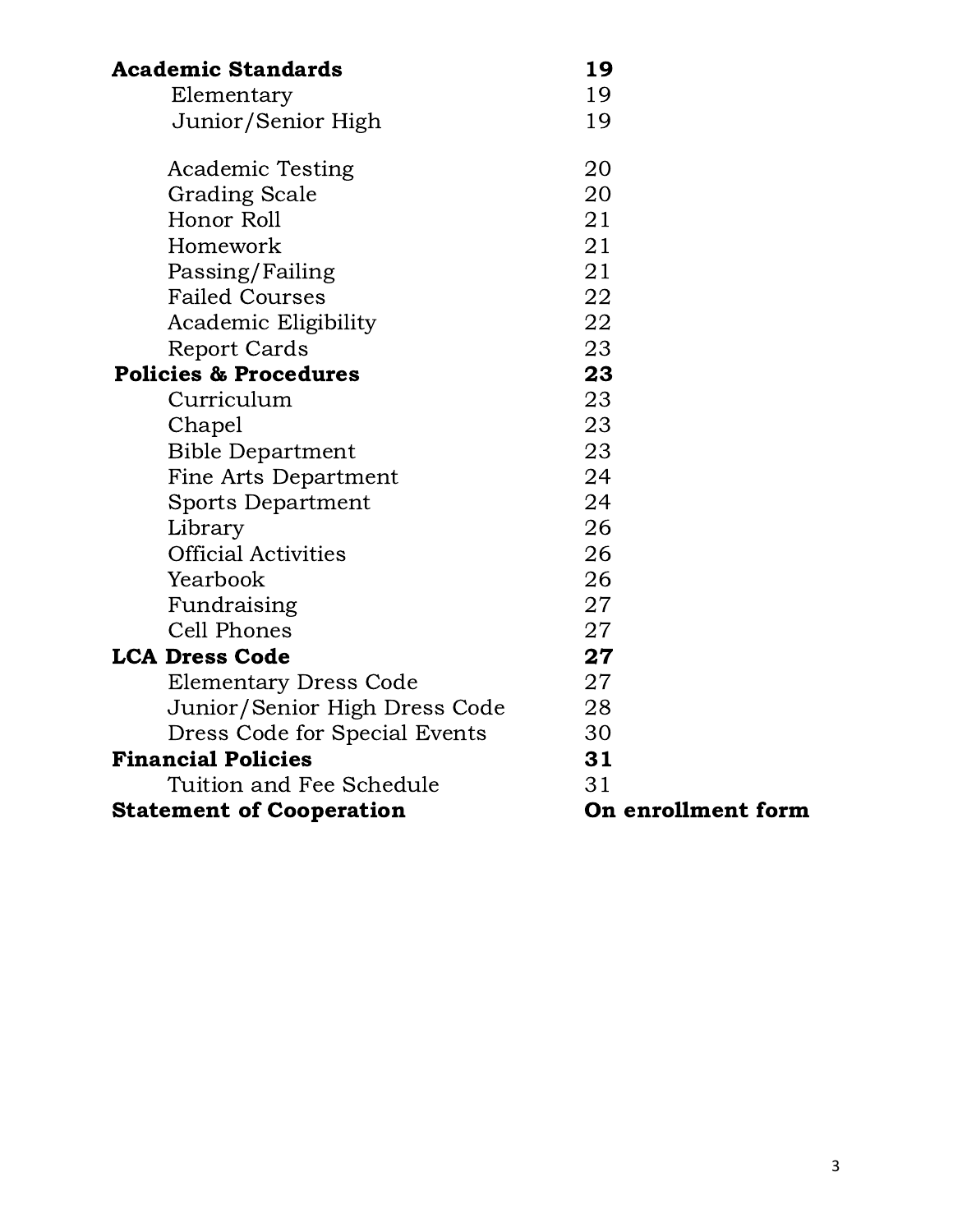#### **INTRODUCTION**

Lebanon Christian Academy is a unique learning institution. LCA began in 1978 and has maintained a strong tradition of excellence in academics, fine arts, and athletic competitiveness. Our forty-year track record demonstrates our commitment to education and to the families that enroll their children here.

LCA is a ministry of Open Door Baptist Church. Our church, established in 1962 and led by only three pastors, has demonstrated stability and commitment to Christian education.

Education in America is ever-changing and, among Christian schools in Pennsylvania, LCA is staying true to its purpose! The benefit and strength of the traditional classroom must be emphasized. The focus of LCA is to be a premier learning institution, bold yet balanced, ready to meet and exceed the educational needs of this generation.

LCA also recognizes the necessity of leadership training throughout the educational process. LCA strives to graduate young people with a Christian worldview (Colossians 2:3; Proverbs 1:7a), educated to the highest standards, and well-rounded by the opportunities in the fine arts, liberal arts and athletic competition. An LCA graduate will be ready to take the next step in life, wherever the Lord may lead!

**Mission Statement**: "Lebanon Christian Academy desires to disciple students academically so that they love truth and develop a desire to serve Christ in the local church."

Lebanon Christian Academy exists primarily for the edification of the faithful families of Open Door Baptist Church and like-minded ministries. We desire that LCA students and families maintain a unity of mind and spirit regarding doctrine, philosophy, and standards for worship. At the junior and senior high levels, the Administration carefully considers the doctrinal statements, philosophy, and standards of worship of other churches to ensure that they are of like mind.

It is our desire that the Parents demonstrate their love for the Lord, commitment to spiritual growth and desire to train their children by faithfully attending Open Door Baptist Church or a like-minded ministry *(like faith and practice)*. LCA may consider for admission 7<sup>th</sup> -12<sup>th</sup> grade students who have accepted Jesus Christ as their Savior, have the support of their parents, are living a life demonstrating commitment to the Lord, and have demonstrated themselves to be faithful to the service of their church, regardless of their family's attendance. Should admission be granted, the students are encouraged to demonstrate faithful church attendance.

LCA only admits a student who transfers from the former school in good standing. The school is not designed to meet the special needs of students with unusual behavior, spiritual, academic, social, or physical problems. In evaluating a potential student, admission testing and interviews are customarily required.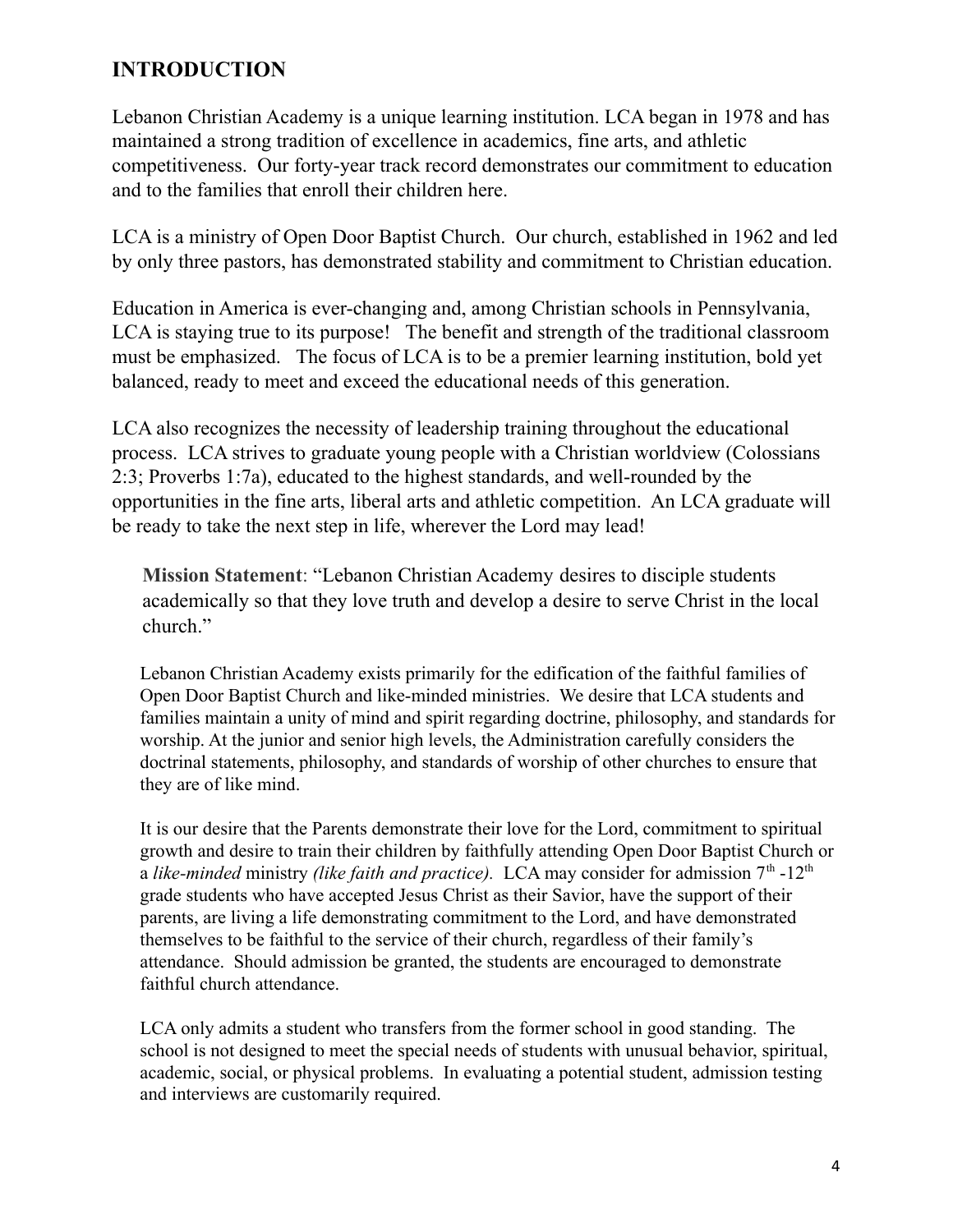At LCA, we seek to set and maintain standards for student conduct, dress, philosophy of life, procedures, and scholarship that honor the Lord and demonstrate a spirit of excellence. LCA admits only those students in grades 4-12 who want to be enrolled. In addition, students in these grades must willingly sign the Statement of Faith and Standards of Conduct agreement. Students must continue to indicate this desire via the annual re-enrollment process.

Objectives: It is our desire that…

#### Regarding Spiritual Growth

- 1. Each student will love and respect the Bible as the inspired Word of God.
- 2. Each student will love the Lord Jesus Christ, God the Father, and His Holy Spirit.
- 3. Each student will know that he is saved and give evidence of growth in Christ.
- 4. Each student will understand basic Bible doctrines.
- 5. Each student will desire to know and do God's will.
- 6. Each student will serve Christ in the local church.
- 7. Each student will develop self-discipline and responsibility that results in the effective use of time.
- 8. Each student will develop humility that results in respect for and submission to God-ordained authorities.
- 9. Each student will develop a biblical worldview by integrating Biblical principles into everyday life.

#### Regarding Academic Growth

- 1. Each student will pursue academic achievement commensurate with their God-given aptitude.
- 2. Each student will demonstrate independent study skills and the ability to think critically (critical thinking), using proper Biblical criteria for evaluation.
- 3. Each student will understand and appreciate the foundations of our Christian and American heritage – responsible freedom, human dignity, and human government – essential to being a good citizen.
- 4. Each student will understand the role of current events in God's plan for mankind.
- 5. Each student will appreciate God's creation and understand the need for responsible stewardship.
- 6. Each student will develop a growing understanding and appreciation for the fine arts through active involvement in opportunities for personal growth and expression.
- 7. Each student will, upon graduation, continue to pursue opportunities for academic growth and development within the will of God.

#### Regarding Social Growth

- 1. Each student will understand that he is uniquely created in the image of God.
- 2. Each student will demonstrate love and respect toward others as God's image bearers.
- 3. Each student will develop proper attitudes toward dating, marriage, and the family, and will employ Biblical principles necessary for establishing a God-honoring home.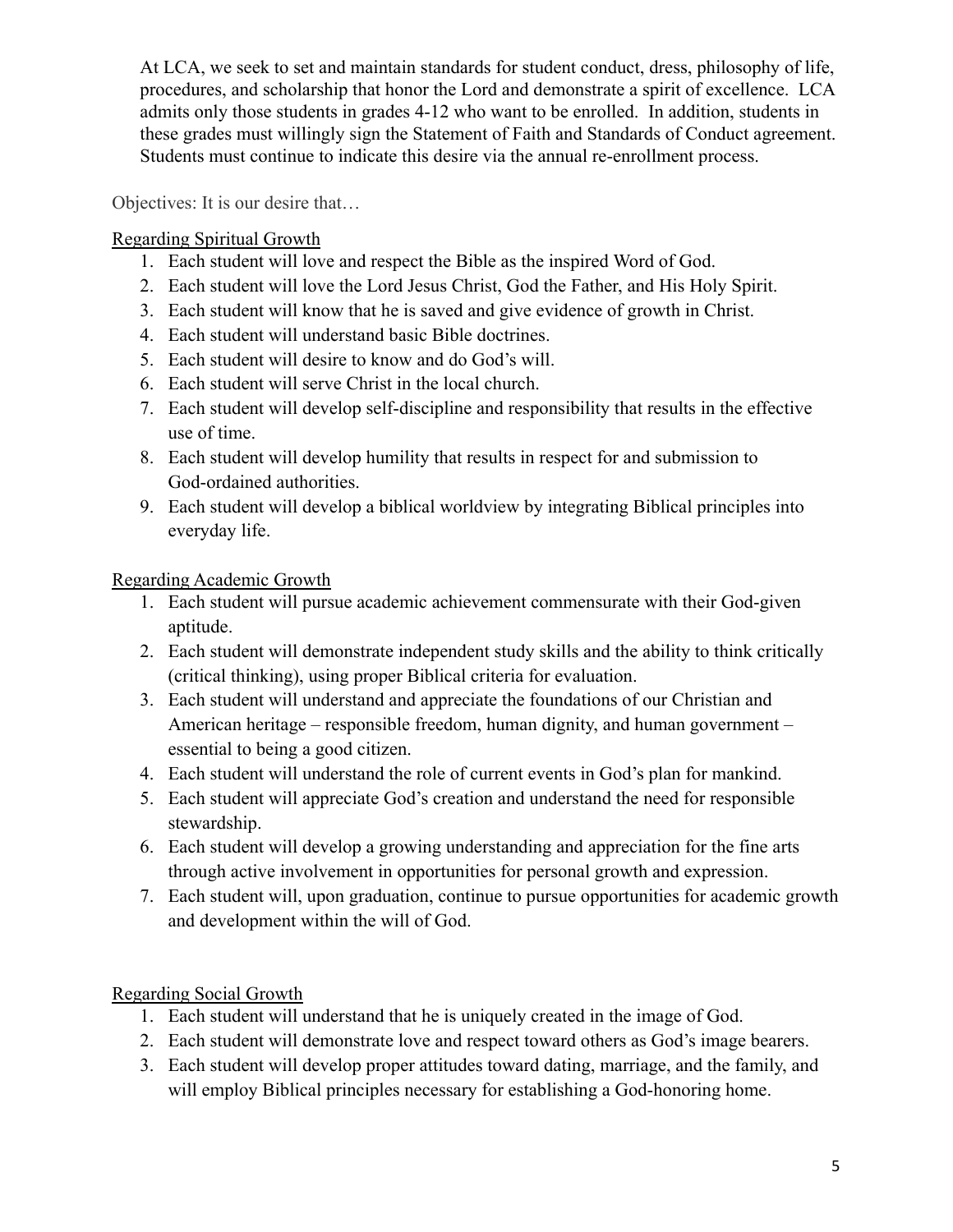- 4. Each student will develop a correct Biblical attitude toward material things and use them responsibly to glorify God.
- 5. Each student will develop a realistic and Biblical view of life and work.
- 6. Each student will demonstrate essential skills for developing healthy relationships with others.

Regarding Physical Growth

- 1. Each student will steward his body as the temple of the Holy Ghost and turn away from anything that would bring physical harm.
- 2. Each student will develop coordination, agility, and increased confidence through active participation in opportunities for physical exercise.
- 3. Each student will strive to develop his God-given, athletic talents to the best of his ability.
- 4. Each student will work to maintain a healthy balance between athletic interests and academic/social/spiritual pursuits.

Regarding the School's Responsibility to the Christian Home

- 1. LCA will cooperate closely with parents in every phase of the student's academic and spiritual development, recognizing that parents are ultimately responsible to God for the education and discipleship of their children.
- 2. LCA will communicate regularly with parents about the school's mission, purposes, and goals in addition to the struggles and/or progress being made by their student to achieve these objectives.
- 3. LCA will assist families in Christian growth and fellowship, providing resources, including biblical counseling if needed, that will strengthen and encourage parents in their role as spiritual leaders.
- 4. LCA will assist graduating seniors and their families with college planning and preparation.

Regarding the School's Responsibility to the Local Church

- 1. LCA, as a ministry of Open Door Baptist Church, will recognize the authority of the local church.
- 2. LCA will support the authority of the pastor and the goals of the local church.
- 3. LCA will encourage each student to be faithful to Open Door Baptist Church or an approved, like-minded, Bible-believing church.

4.

#### Doctrinal Statement

Lebanon Christian Academy believes and affirms the following:

- The Inspiration and Inerrancy of the Scriptures (II Timothy 3:16,17; Psalm 119:89; Luke 21:33).
- The Virgin Birth, Deity, Vicarious Atonement, Death, and bodily Resurrection of Jesus Christ (Luke 1:27-38; John 1:1-14; II Corinthians 5:21; I John 2:2; I Corinthians 15:3,4).
- Salvation by Grace alone, through Faith alone in our Lord Jesus Christ alone (Romans 6:23; Ephesians 2:8,9).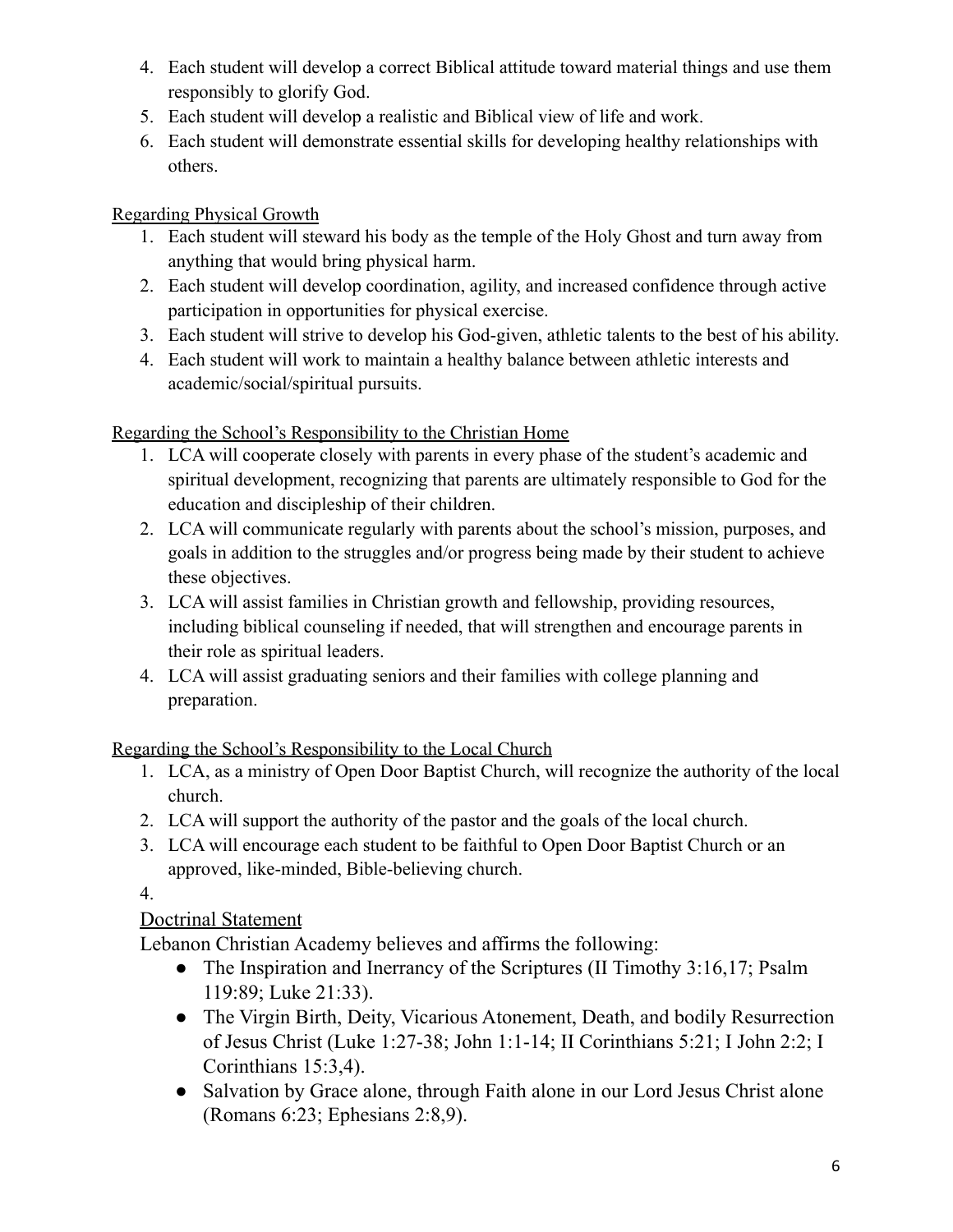- Separation from the world and unto God. (II Corinthians 6:14-18)
- The King James Version of the Bible for teaching, preaching and Bible memorization.
- That the Modern Charismatic Movement is not in harmony with the teaching and doctrine of the Word of God.

#### **ADMINISTRATIVE GUIDELINES**

#### Admission Policy

The admission of students is based on past achievement, standardized test results, interviews with parents or guardians and students, and openings in the particular grade levels. Attendance is considered a privilege, not an entitlement. All students in grades 7-12 will be asked to provide a testimony of salvation and will need to be interviewed by the Administrator of the school.

#### Statement of Cooperation

All parents are required to annually read this handbook and sign a Statement of Cooperation. Students in grades seven through twelve are also required to read and sign the Statement of Cooperation Form. Signing this form indicates that parents and students have read and understand the positions, policies, and standards of LCA, agree to the doctrinal beliefs as outlined in this handbook, and agree to cooperate to the fullest in maintaining these standards.

#### Nondiscrimination Policy

LCA admits students of any race, color, national or ethnic origin and affords them all the rights, privileges, programs, and activities generally accorded or made available to students at the school. LCA does not discriminate based on race, color, national or ethnic origin in administration of its educational policies, admission policies, or any school-administered programs.

#### Admission Procedure for New Students

An application for Admission accompanied by a registration fee must be submitted to the LCA office for each new student. The registration fee is non-refundable.

New students applying for admission to LCA may be tested in areas of math, reading, and English and, if required, other areas to determine proper grade level. School readiness must be determined for all prospective kindergarten students.

LCA must receive a copy of the student's latest report card and, for grades seven through twelve, a copy of the student's official transcript from the school previously attended.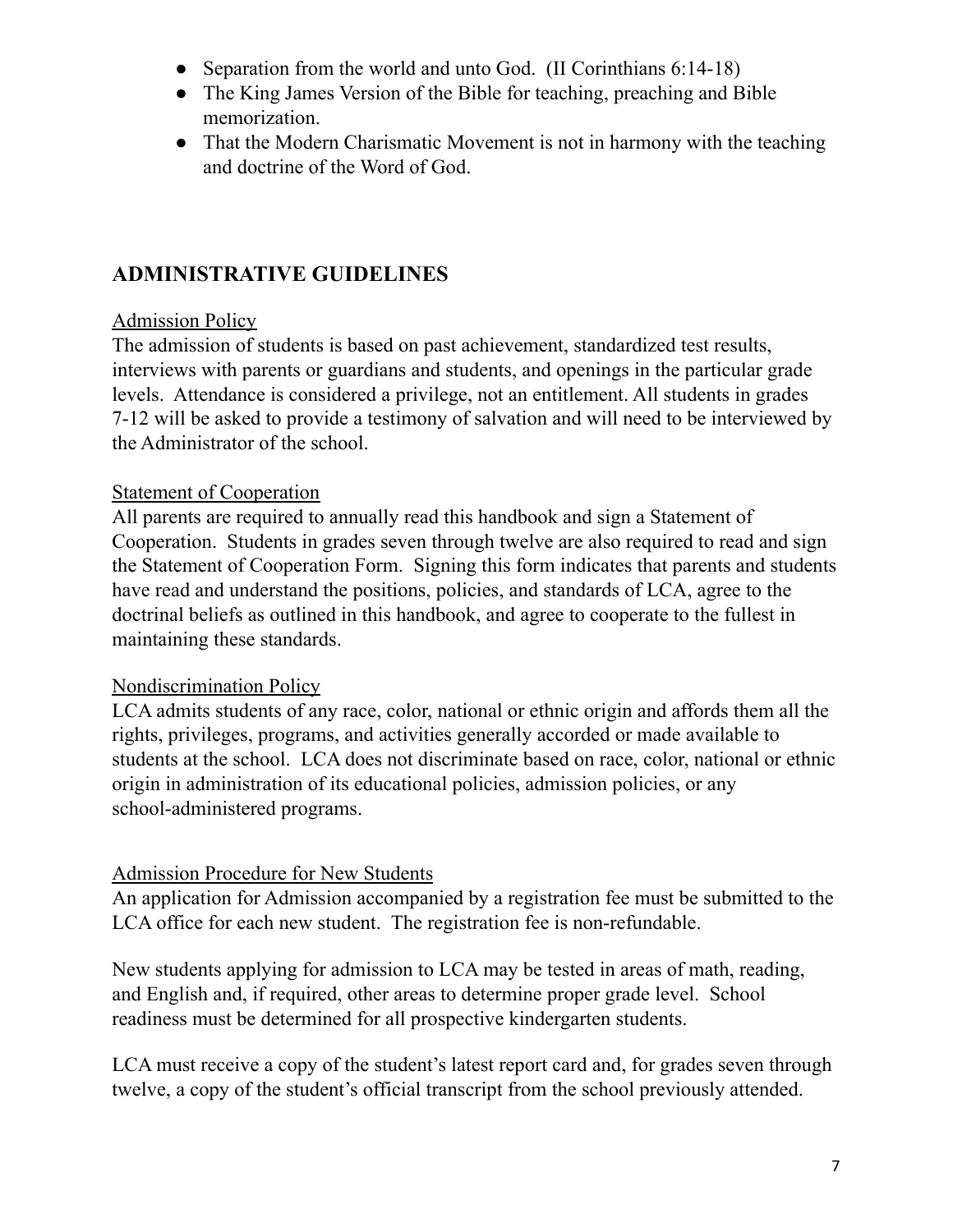Students cannot be admitted to LCA unless all immunizations are up-to-date and Immunization and Health Records are on file in the LCA office or an exemption form has been submitted to the LCA office. Forms are available in the office (refer to "Health Services and Records" on page 6).

Each new student will be placed in the most appropriate grade level based on available information.

#### Registration of Returning Students

Registration of returning students must be completed by March  $31<sup>st</sup>$  and accompanied by the registration fee to hold a place for the next school year (refer to Financial Policies). An Enrollment Form must be completed for each student and submitted to the LCA office.

#### Homeschool Students

Lebanon Christian Academy encourages all parents to make the best possible education choice for their children. Christian parents who choose to teach their children at home are to be appreciated.

Lebanon Christian Academy will not be able to customize an entire course of study for each child; however, LCA is able to supplement the homeschool curriculum. Some examples are as follows: Fine Arts – music lessons (piano, instrumental, voice), competitions, festivals; Athletics – sports teams; Academics – individual courses (Chemistry, etc.); elective classes (Spanish, etc.).

Homeschool students will be limited to two courses per year and will be subject to all rules and guidelines outlined in this handbook or other communications from the school. Regularly scheduled meetings with the principal or an appointed advisor are required. Student Withdrawal

Parents wishing to withdraw their children from LCA must submit a written request with reasons for withdrawal.

Financial arrangements regarding withdrawal of students are clearly defined in the Financial Policies.

#### Health Services and Records

LCA complies with the PA requirement for Immunization and Health Records to be kept on file for all students. All LCA students must meet PA guidelines for physical examinations and immunizations unless an exemption form has been submitted to the LCA office. Parents are required to have each student examined by their family doctor. A physical examination will be required in grades K, 6, and 11. A dental examination is required in grades K, 3 and 7. Immunizations must be up to date for all students. Examination forms may be obtained from the office.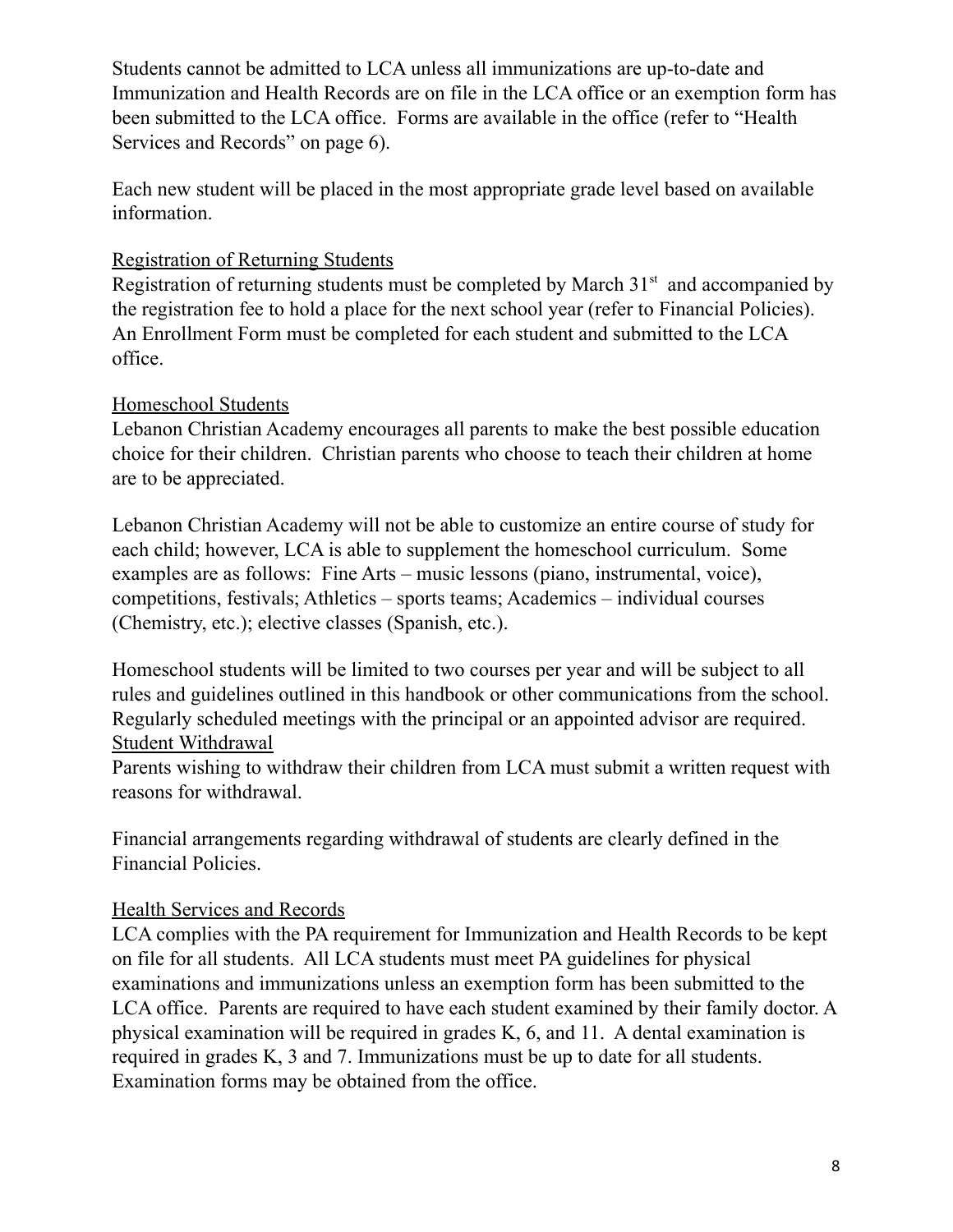The following listed tests are health services that may be performed by the family doctor (some may be performed by a nurse made available through LCA).

- Dental exams in grades K, 3, 7
- $\bullet$  Physical Exams K, 6, 11

All students participating in extracurricular athletic programs are required to have annual physicals. These physicals may be conducted by the family doctor. A record of the physical must be on file in the LCA office.

#### Church Attendance

A strong, Christ-honoring home and faithful attendance to a Bible-preaching church are vital elements for a Christian education. Every family with students enrolled in Lebanon Christian Academy is encouraged to have their children in a Bible-preaching church each week. This expectation stems from the desire of LCA for each student to be impacted by the Gospel as they are exposed to God's Word. This, in turn, will influence them in their walk with the Lord as well as give to them instructions from God's Word for their life choices. We believe that the Lord chooses to use three "institutions" in the training of our children: the home, the church, and the school. The coordinated efforts of these three institutions should result in a young person who is not only educated, but also prepared to live for the Lord and serve Him faithfully. Students are encouraged to serve in a local church ministry.

#### Injuries and Emergency Care

All injuries suffered on LCA grounds must be reported to a teacher or advisor immediately and an accident report filed in the office. Students with minor injuries may receive first aid by those designated to administer it. In case of an emergency, parents or guardians will be notified as soon as possible and proper emergency procedures will be followed.

In the event a student is injured, parents or emergency persons will be notified to provide transportation for medical care. If the condition is considered serious or life threatening by LCA staff, the student will be taken by ambulance to a local hospital and the parents will be notified to meet the child at the hospital. To be able to provide immediate emergency care for a child, it is therefore imperative that parents provide LCA with parent home and work telephone numbers and reliable emergency contact numbers.

#### **Medication**

Parents should contact the secretary in the school office with medical information. Medications and detailed instructions should be left with the secretary to ensure proper care is given.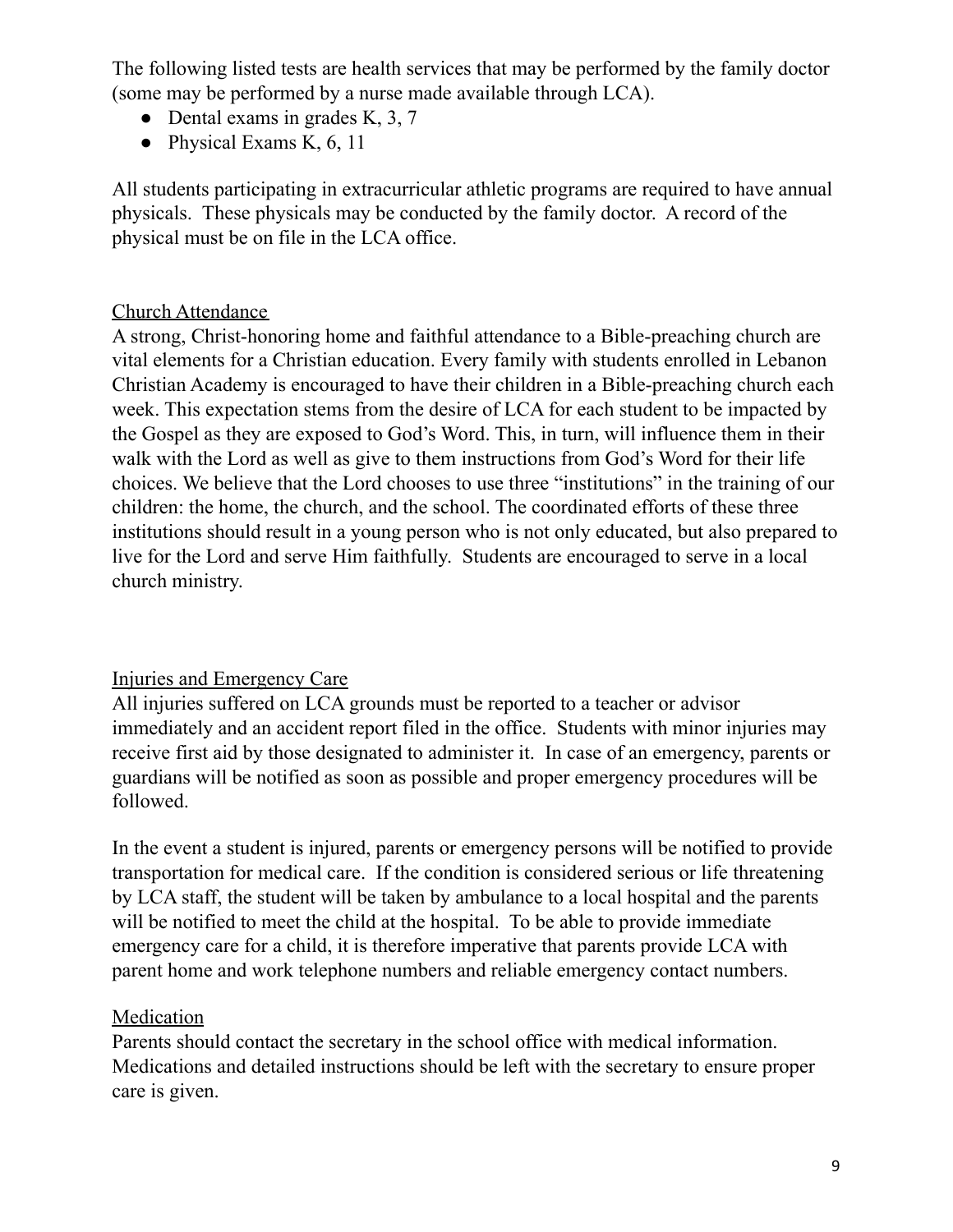There will be no medications distributed by students on campus. Over-the-counter medications (i.e., aspirin, Tylenol, throat lozenges, cough drops, etc.) should be distributed through the LCA office. Parents, please bring medications to the LCA office **in person**. Do not send medications with your child. Authorization to administer over-the-counter medications will be given on the enrollment form.

#### Facilities

Lebanon Christian Academy is a ministry of the Open Door Baptist Church. The buildings and grounds of the LCA campus have been dedicated to the Lord. LCA desires to maintain, improve and develop our facilities to the glory of God.

#### School Calendar

Specific LCA school calendars are sent home at the beginning of each school year and can be reviewed **on our website**.

Planned absences will not be permitted on the following dates: These dates will be posted on the school calendar each year.

- School Camp (Grades 7-12)
- Elementary Christmas Concert
- High School Christmas Concert
- Mid-Term Exams
- Senior Trip
- Spring Concert/Play
- K-5 Graduation
- Final Exams
- Awards Assembly (Grades 1-12)

#### School Hours

LCA's instructional day runs from 7:58 a.m. to 2:35 p.m. Students may not arrive prior to 7:30 a.m. or remain after 2:45 p.m. except for approved extracurricular activities. All other students who remain at school after 3:00 p.m. will be under the supervision of the After School Care. There will be an additional charge for parents whose child/children are placed in the After School Care Program (request After School Care information if interested).

#### School Cancellations

In the event school is cancelled due to inclement weather, notice of the closing will be given on TV channel 8 (WGAL), 21 (WHP), 27 (WHTM), and 43 (WPMT) and radio station 1270 AM. We will post this information on our Facebook page as well as on our website along with an email that will also be sent to all school families to notify them of any cancellations.

School closings will *generally* be consistent with the Cornwall-Lebanon School District.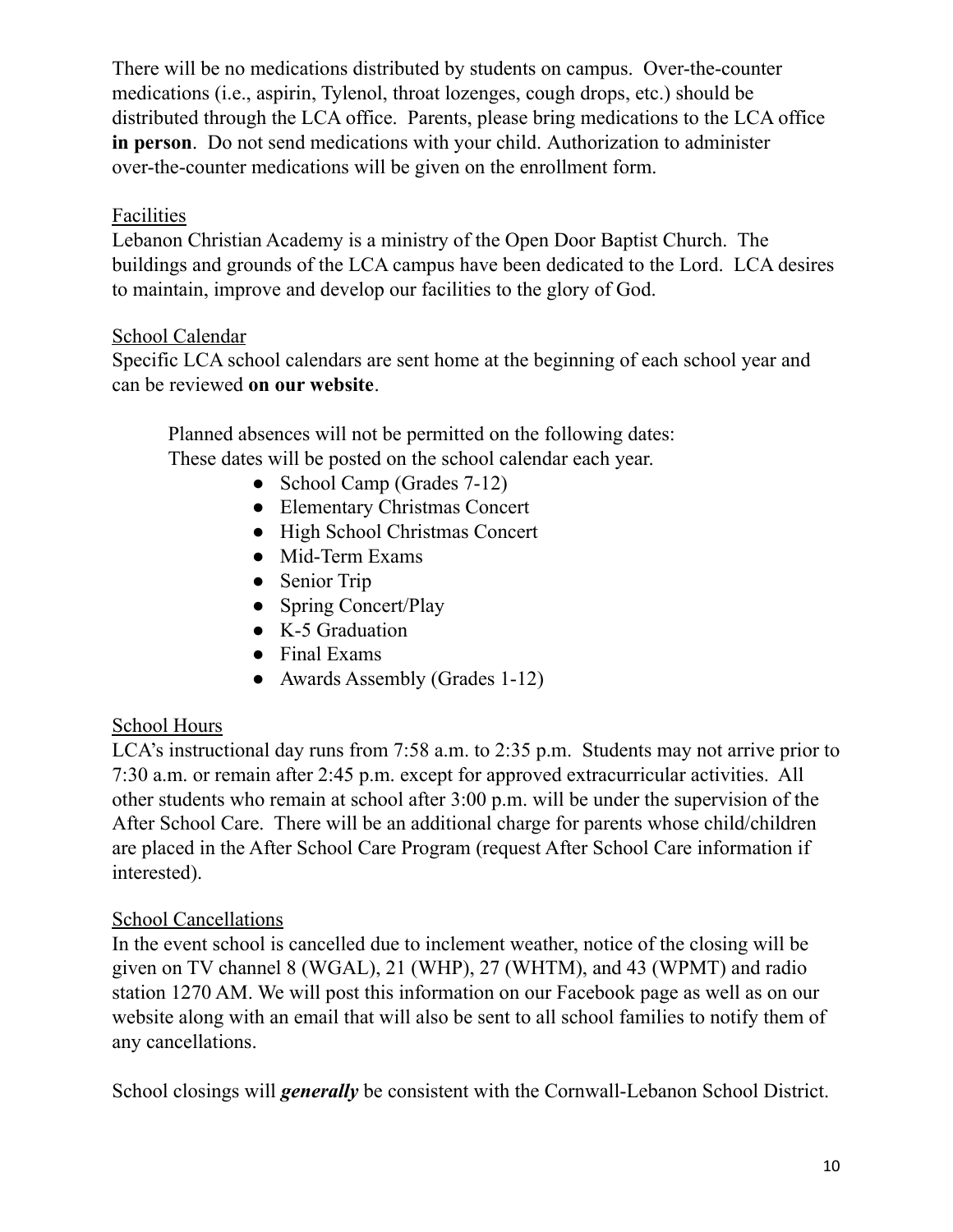Sometimes other districts close when we are still open. This may result in no bussing for those who use public transportation. If local school districts cancel and LCA remains in session, parents should make a reasonable attempt to bring their children to school.

#### School Office

The LCA school office serves as the focal point for all school records, communications, appointments, and other administrative functions. The office is staffed during school hours on all days when school is in session and on a limited schedule during vacations and summer breaks.

Questions regarding school policies or minor problems should be directed to the school office.

Any parent who desires to talk to the Administrator or a faculty member is asked to call the office and leave a message. The call will be returned as soon as possible. It is requested that parents do not call teachers at home unless it is an emergency.

Messages or deliveries from home should be left in the school office. Students will be called out of class only in an emergency.

#### Contact Information

The Lebanon Christian Academy office can be contacted by phone (717) 273-8114, fax (717) 272-1886, and email  $lca.office@comcast.net$ 

#### Communication/Gradelink/Website/Google Classroom

Announcements with important information can be found on Gradelink. Contact the office for Gradelink information. Tardies and absences should be reported on the Resource section of our website.

Homework assignments for the  $7<sup>th</sup>$ -12<sup>th</sup> grades can be viewed on Google Classroom.

Parent/Teacher Conferences will be held at the end of the first and third quarter when requested by the parent or teacher. These are excellent opportunities for parents and teachers to communicate.

#### **Transportation**

Transportation to and from school is the responsibility of the parents or legal guardians.

PA residents whose school district is within a twelve-mile radius of LCA may request public school transportation by notifying the local school district in which they reside.

Parents who drive their children to school are required to ensure their children arrive with sufficient time to prepare for the day's schedule (suggested time is **no later than 7:50**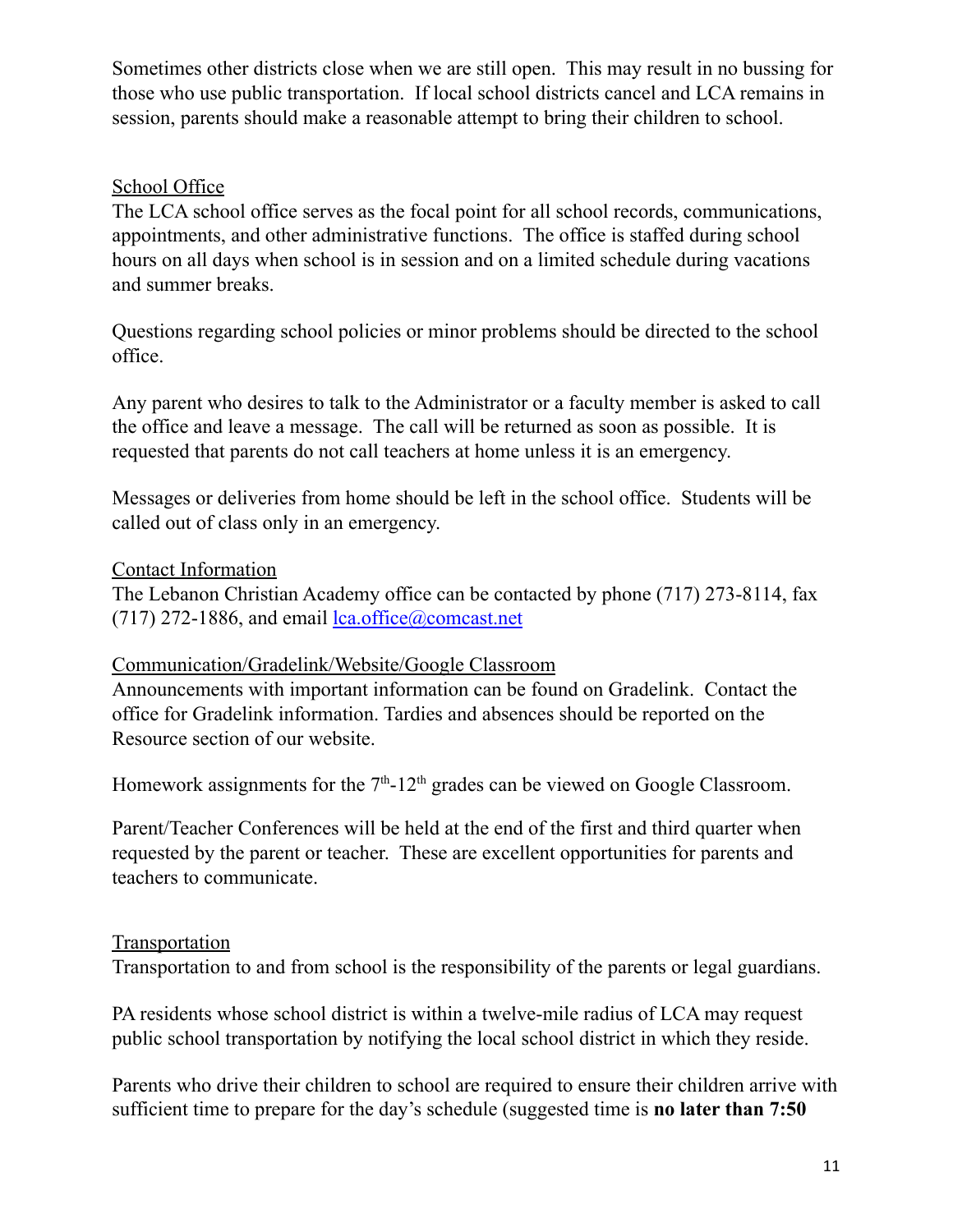**a.m.** before the start of the school day). Parents are also responsible to pick up their children after school by 2:45 p.m.

Transportation to and from LCA for extracurricular activities is the responsibility of the parents. Parents should note that public school transportation is not available for students participating in after-school activities.

Transportation to off-campus school-sponsored events will be provided by LCA for all participants. Those participants who need to drive their own cars or use other means of transportation to or from these activities must have approval in advance from their advisor or the principal and a permission slip signed by the parent or legal guardian.

LCA students using public school transportation are expected to abide by rules and regulations provided by their individual school districts and to maintain an exemplary Christian testimony on the school bus. **Parents** must contact the bus company any time their child is not riding the bus.

#### Student Drivers

Students who have a license may drive to school; however, each student planning to drive needs to register and sign a Driver's Privilege Agreement at the school office. Students' cars must be parked in the assigned area during the regular school day. The speed limit coming onto the campus is 15 mph and while in the parking lot is 5 mph. Written permission to transport other students is needed from both the driver's and passenger's parents.

#### Inspections and Searches

The Administration reserves the right to inspect and search lockers, book bags, backpacks, desks, gym bags, coat pockets, purses, lunch boxes, etc., if there is reason to believe that the school's policies and rules are being violated. If contraband such as guns, drugs, knives, alcohol, cigarettes, vaping paraphernalia etc., is found, LCA will cooperate with civil authorities as applicable.

#### Fire Drills

School fire drills are held periodically throughout the school year and are signaled by one long, continuous ring of the bell. During a drill, students are expected to leave the building quietly in single file through the door designated for evacuation of their room. Students must follow the instructions of their teacher carefully, go to their assigned assembly point, and wait for clearance to return to class.

#### Lost & Found

Property left inadvertently or placed in unauthorized areas will be sent to the lost and found area. Items can be claimed from lost and found at any time. Lost and found items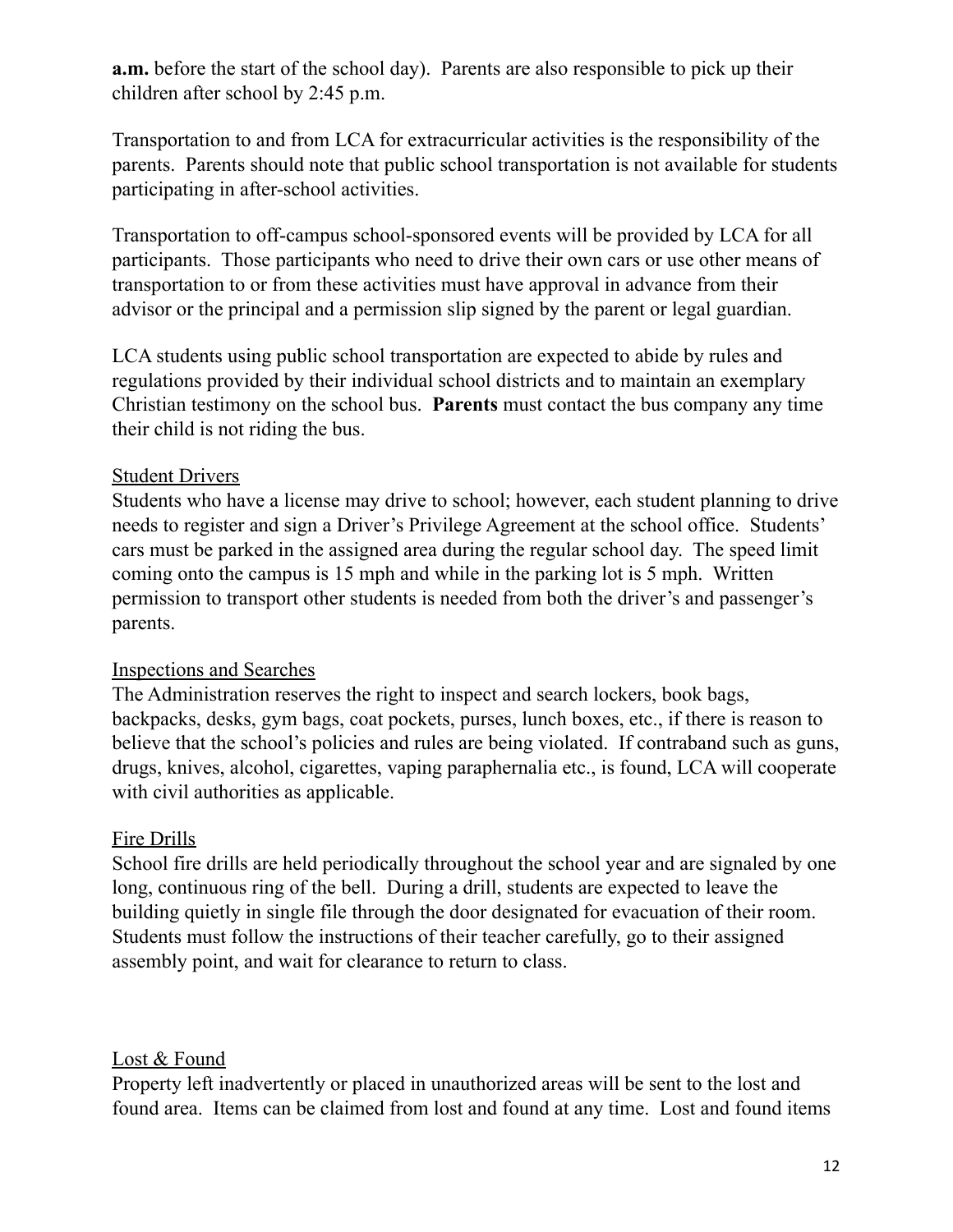are displayed for claiming at announced times throughout the year. Unclaimed items will be disposed of.

#### Visitors

During school hours, all visitors to LCA, including parents, must sign in at the office. Visits by students from other schools can be arranged by contacting the office at least three days in advance. Parents of the LCA student and parents of the visitor must submit a written request for the visit. The principal will make the final determination if the visit is approved. Visits will be limited, and no visitors will be allowed during testing time. Normally, visits will be limited to students who are considering enrolling in LCA.

School Colors Forest Green, White and Black

School Mascot Panther

### **CODE OF CONDUCT:**

*"Render therefore to all their dues: tribute to whom tribute is due; custom to whom custom; fear to whom fear; honour to whom honour." Romans 13:7*

In an effort to aid our students in their development of responsibility, personal accountability, and proper stewardship, Lebanon Christian Academy has listed the following guidelines:

I. Attendance

Student Education goes beyond the curricula outlined in the textbook. Regular, on-time attendance at LCA honors the importance of education, and specifically the work being done in the classroom, by both teachers and students. Regular attendance is important for it has far-reaching effects, including:

- o It is a matter of life patterning. It should be the norm that a child learns the importance of being in his assigned spot doing his assigned duty at an early age; and for the school-aged child, that means being in his school seat. Absent such life patterning, there will be a strong inclination to be less than faithful in family life, church life, work life, and personal life.
- o It is a matter of biblical mandate. There are civil laws, and there are specific, clear mandates from God's Word as to obeying every ordinance of man.
- o It is a matter of school administration. Absenteeism places great pressure on any institution, creating more work for the office personnel and administrators.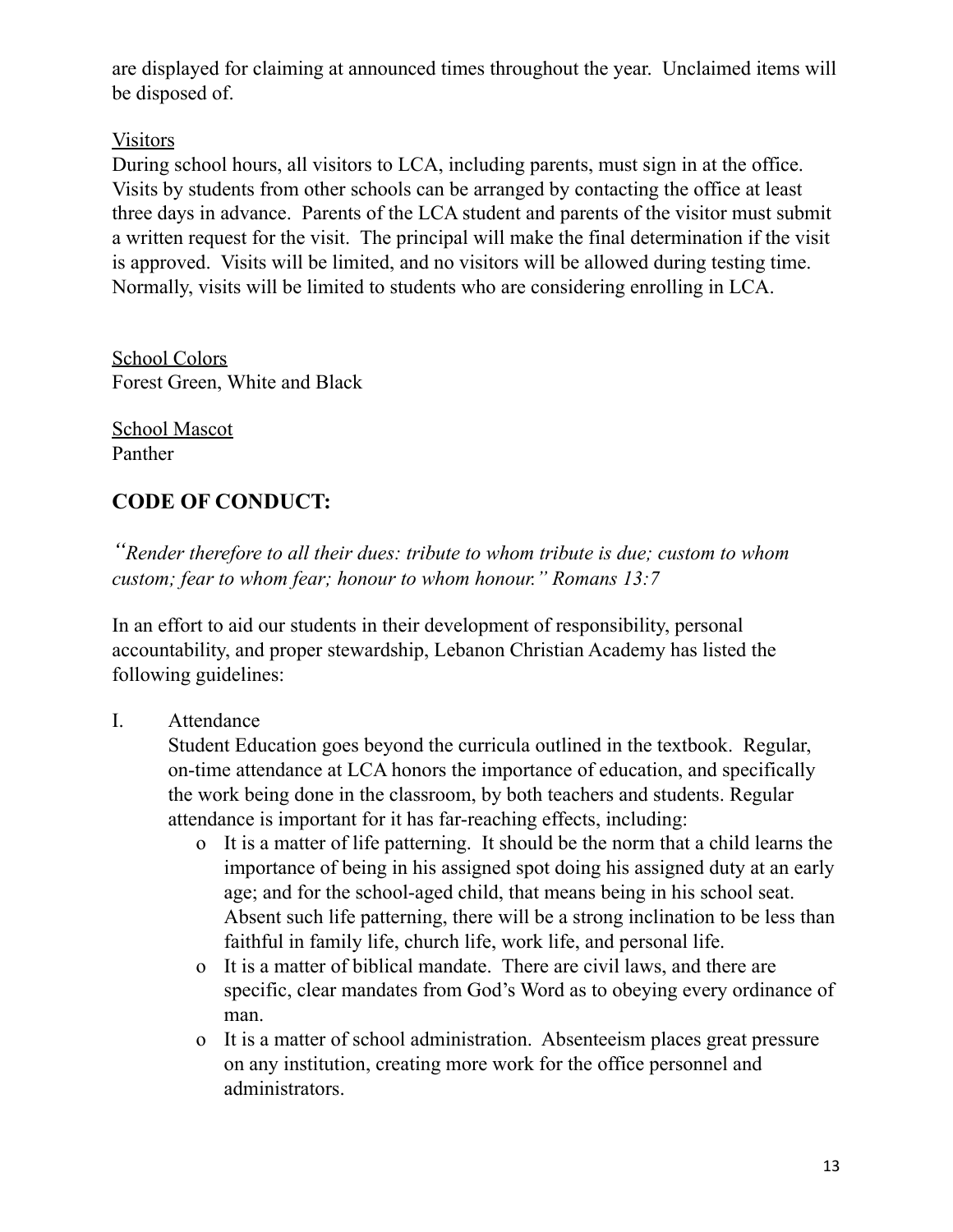- o It is a matter of teacher workload. Absenteeism places great, unavoidable, and undeserved pressures on the teaching staff.
- o It is a matter of harming academics. There is no means of avoiding academic degradation to the class and the school when absenteeism is present.

Students will be held accountable for missed classes and/or days of school. Parents are required to contact the school by 8:30 a.m. if their child is absent or has an appointment that day. Parents must submit a report on our website (Resource Tab) to indicate that their child will be absent or tardy. **It is the preference of the school that parents refrain from scheduling vacations or other optional trips during the regular school year.**

- A. In accordance with Pennsylvania compulsory attendance laws, Lebanon Christian Academy has adapted the following attendance policies:
	- 1. After three unexcused/illegal absences within a school year, the following will take place: A written notice from the office within 10 days of the third unexcused/illegal absence, which will include an offer of counseling/improvement session.
	- 2. After six unexcused/illegal absences within a school year, the civil government considers it a problem that needs to be addressed by the civil government. After the sixth unexcused/illegal absence, a letter and documentation of the unexcused/illegal absences will be sent to the student's home school district office. The school district then determines the appropriate course of action.
- B. Lebanon Christian Academy believes in the importance of character building through proper attendance to school.
	- 1. Classes and days missed

a. After three consecutive sick days, a student is required to have a doctor's excuse to return to school.

b. After 10 cumulative sick days during the school year verified by a parent, a doctor's note will be required for every sick day after the 10 cumulative sick days. Any sick days after the 10 cumulative sick days without a doctor's note will be considered unexcused/illegal.

c. Absences, excused or unexcused/illegal, may not exceed 30 days. In the Junior/Senior High, missed class periods may not exceed 30 days for full credit courses or 15 days for halfcredit courses. Failure to meet these requirements will result in the following:

- Students fail courses or grades.
- Summer school is mandatory to complete requirements and class time experience.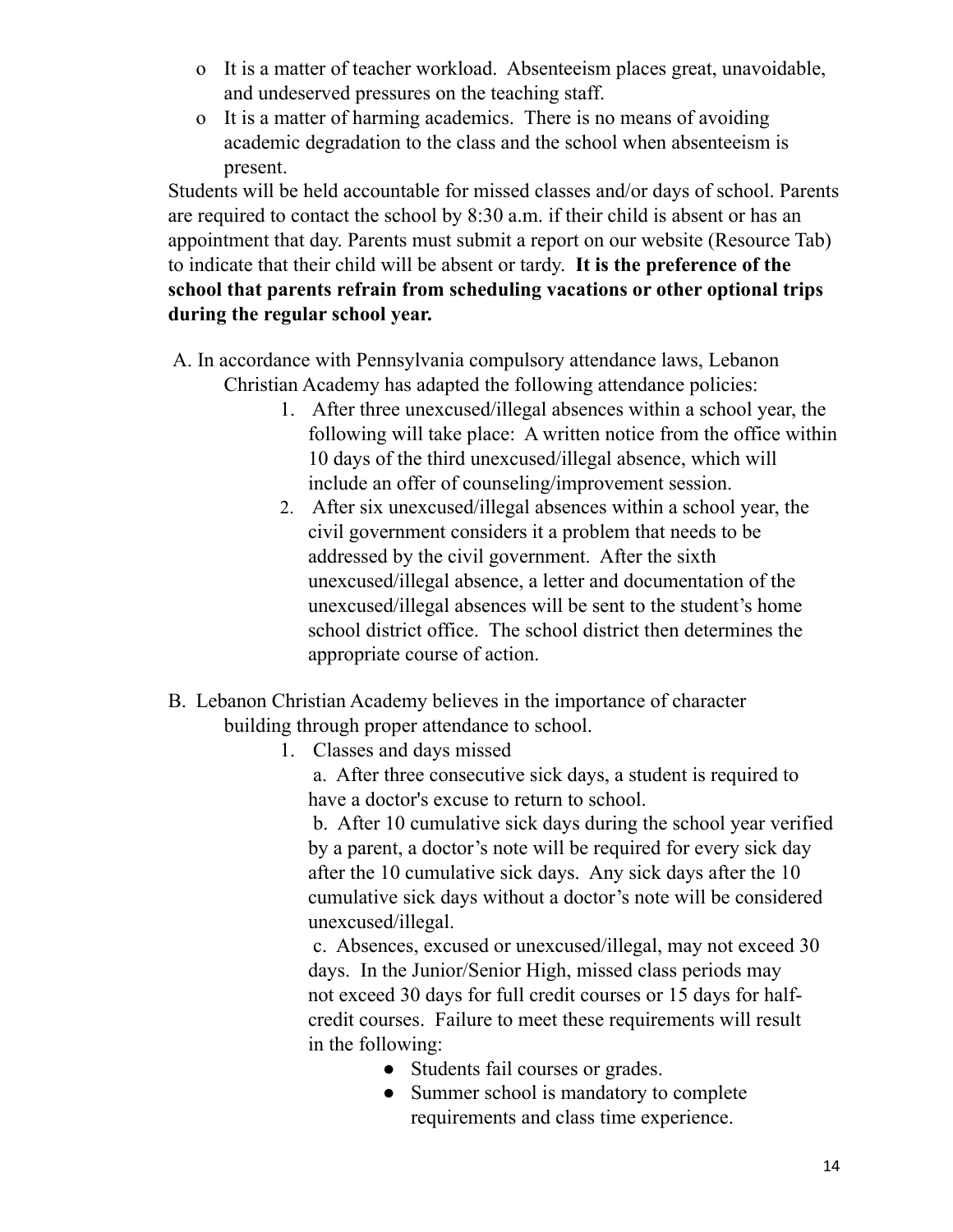- Students will be unable to re-enroll until summer school requirements are met.
- Students recorded as absent will not generally be permitted to participate in athletic or extracurricular activities on the day of absence. Exceptions are at the discretion of the administrator but must be approved prior to participation.
- 2. Make up work
	- a. A student is expected to make up all incomplete work within one week of returning to school. Failure to do so will result in zeros for the assignments, but will not exempt the student from completing the work. In the case of an extended absence, we will work with the student to complete assignments.
	- b. Elementary parents and students should work closely with the classroom teacher to make up work due to absences.
- C. Tardies:

On time arrival is expected for every day of school. Three tardies will be counted as one absence. Consistent tardiness will be addressed by the school board and may lead to dismissal from LCA.

- D. Excused Absence / Tardy: (The following list is not exhaustive.) Examples of excused absences would include:
	- Sick for one to ten days with parent's note
	- Sick for more than ten days with doctor's note
	- Doctor or dentist appointment
	- Funerals for family and close friends
	- Pre-excused college trips
	- School-sponsored field trips, competitions, etc.
	- A bona fide emergency
- E. Important Definitions / Clarifications:
	- Truancy A child whose parent(s) expect him or her to be in school, and who does not attend for other-than-lawful reasons is truant. Deliberate absence without parent's knowledge and permission will result in a failing grade in each class missed. Proper authorities may be notified.
	- Appointments **-** LCA prefers that medical or dental appointments not be made during school hours. In the event such appointments are necessary during school hours, a form from the office is required before the student leaves or when the student arrives for the day.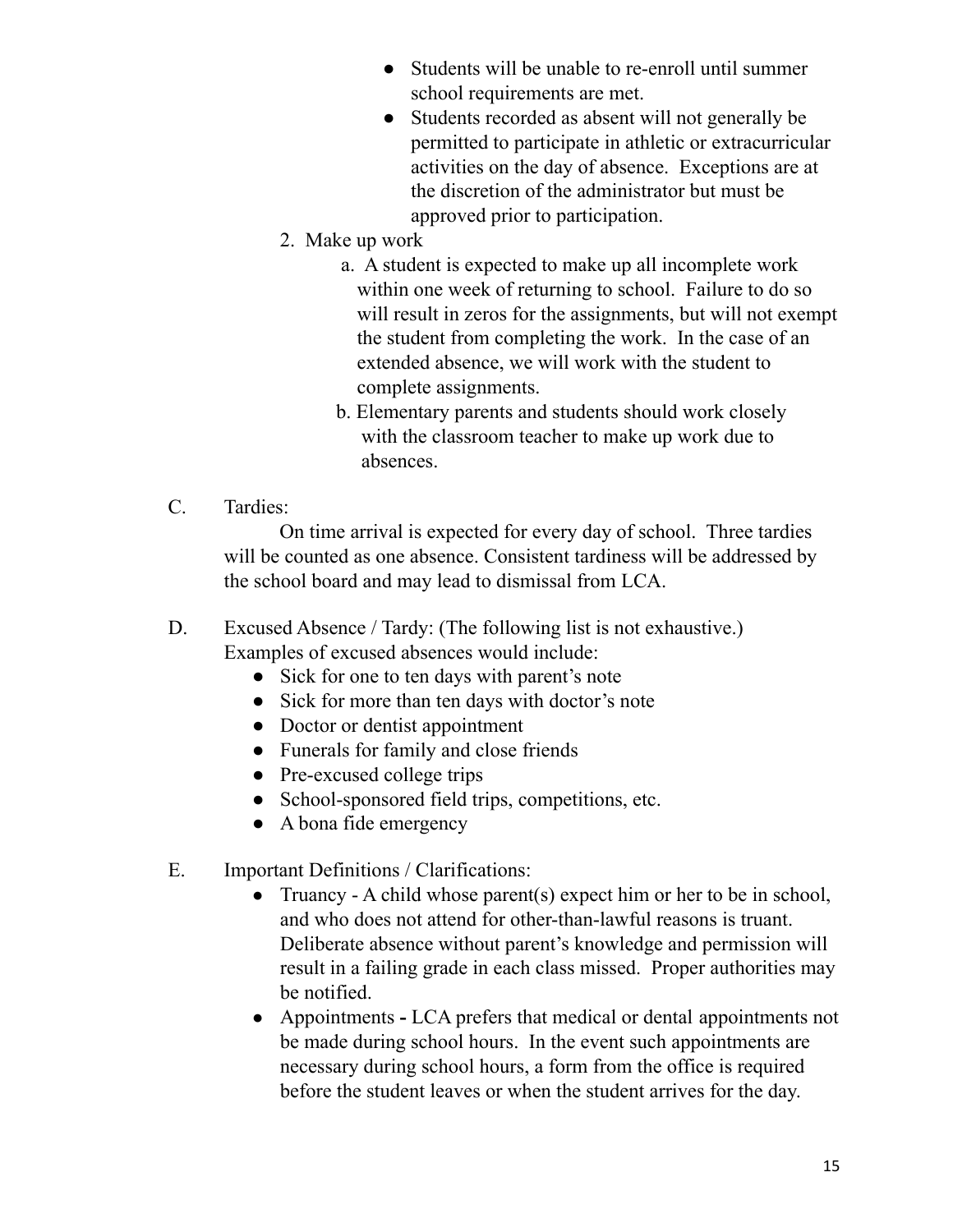- Leaving School Students having special needs to leave school during school hours must have a written note from home and must sign out in the office before leaving school grounds. Students leaving on school business or for school activities must have written approval from their advisor or the principal. One male and one female may not leave together from school unless they are members of the immediate family or have the written approval of parents and administration.
- School Arrival and Dismissal Guidelines Guidelines are available at the office. The guidelines must be carefully followed to expedite the procedures and to provide safety for our students.
- F. All absences, tardies, and early dismissals, excused or unexcused/illegal must have the proper form filled out and turned into the school office within the time period on the form. If the form is not returned within the noted time period, the occurrence will automatically become unexcused/illegal.

#### **II. Disciplinary Guidelines**

- A. Classroom:
	- K-5 through 6th grade teachers and staff will use a disciplinary system that works for their classroom. Parents should feel free to ask their child's teacher about classroom discipline. Also, a general system will be in place to help keep the administrator and parents aware of continued concerns with a specific child. Scriptural corporal punishment will also be included as a tool for discipline.
	- Grades 7-12 teachers will use a disciplinary system using demerits and detentions: lunch detentions and after- school detentions will be used to control the environment of their classroom and enhance the atmosphere of learning.
- B. Lebanon Christian Academy students will exhibit the following:
	- Personal Responsibility:
		- Be on time for school and classes
		- Be seated and prepared at the beginning of each class period
		- Use appropriate, Christ-honoring language
		- Keep work areas clean and neat.
		- Always display appropriate classroom behavior
	- Personal Accountability:
		- Listen attentively to class lectures
		- Complete all assignments on time
		- Respect the learning atmosphere
		- Exhibit diligence and hard work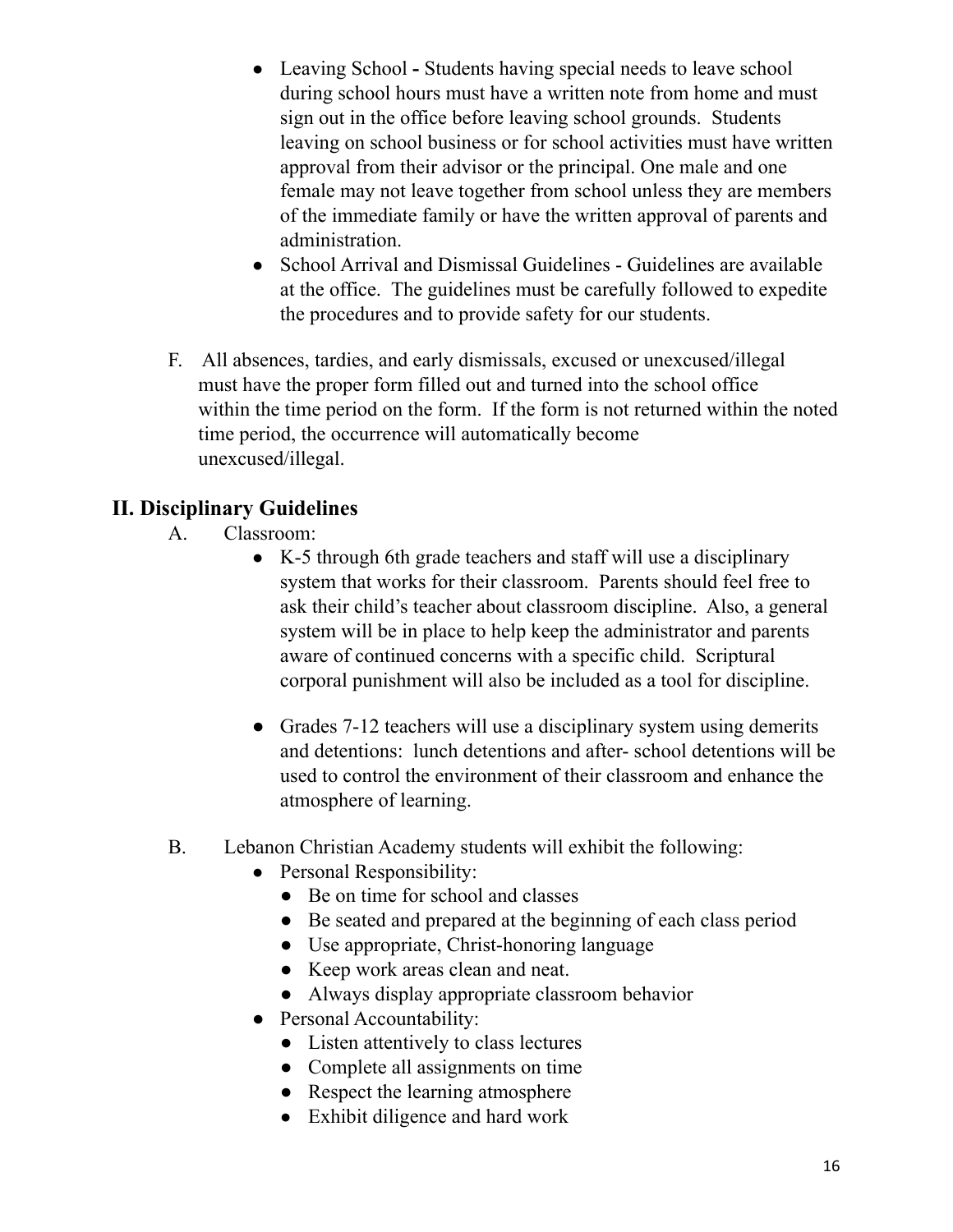- Honor & Respect:
	- Respond to teachers with respect and humility
	- Respect the property and feelings of others
	- Accept correction readily
	- Respect the school facility and school equipment
	- Respect personal and physical boundaries
	- Deal honestly in every situation
	- Honor others' desire to learn
- Duty:
	- Serve the Lord with heart, soul and mind
	- Love thy neighbor as thyself
	- Support the Letter and Spirit of LCA policies
	- Learn
- C. The Lebanon Christian Academy student body should represent the highest ideals of Christianity in all areas. Their actions both on and off campus should reflect a godly testimony and surrendered life. The Lord Jesus Christ is the silent witness to all behavior, conversations, and relationships in public and in private. "*That all men should honour the Son, even as they honour the Father. He that honoureth not the Son honoureth not the Father which hath sent him." John 5:23*

Discipline helps to develop students who are obedient, responsible, and strong in **godly character**. A goal of regarding discipline at LCA will be to stress and teach the student self-discipline and submission to authority. In cases where a student will not discipline himself to be godly, he will need discipline from his authorities. When this is needed, we will strive to be consistent and loving.

At LCA, we believe that the Bible teaches that the heart is the root of all kinds of evils (Proverbs 4:23, Jeremiah 17:9, Matthew 12:34-35, Matthew 15:18-29). Because of this, if a student is going to display a true change in lifestyle, we believe that there must be a true change of heart. Therefore, we will seek to specifically target heart issues with all our students.

Obviously, there are numerous heart issues which the Bible addresses. We believe that outward behavior is merely a reflection of the heart. Therefore, outward behavioral issues will seek to be dealt with at the heart level promptly and decisively. While all of them cannot be listed here, the following are some of the heart issues which we will seek to address.

- Disrespect  $\sim$  To show a disrespectful attitude toward God, a parent, a teacher, or anyone else will not be tolerated.
- Dishonesty  $\sim$  Dishonesty includes lying, deception, withholding the truth, cheating, and stealing.
- Rebellion  $\sim$  Rebellion is the outright disobedience in response to a clearly stated and understood instruction and/or correction.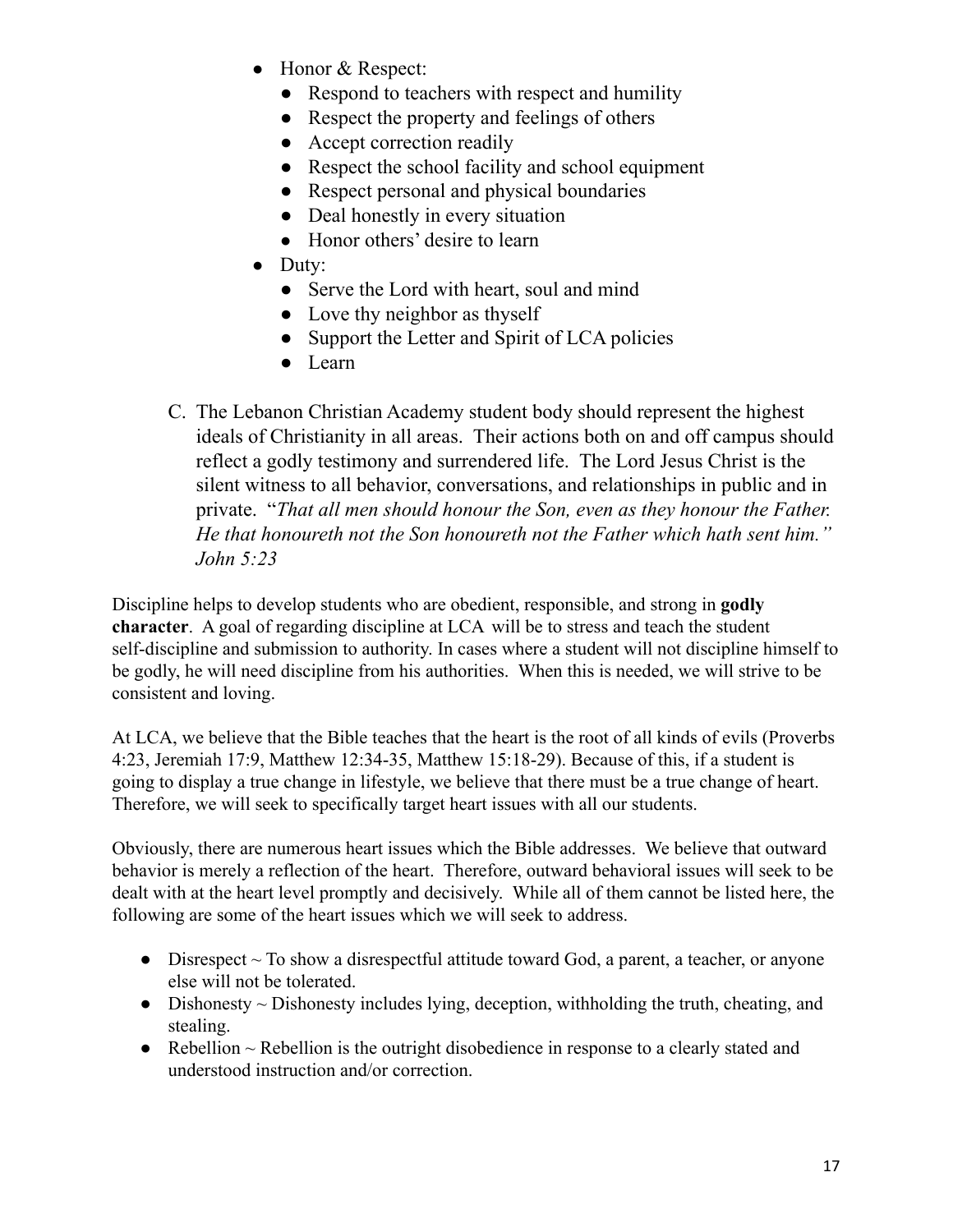- Maliciousness  $\sim$  Whenever a student employs any type of physical force or violent behavior with the intent to harm or intimidate another person, he will be corrected. This would also include vandalism or destruction of property.
- Foul language  $\sim$  LCA will not permit any speech that is offensive. Foul language includes modern obscenities, vulgarity, profanity, taking God's name in vain, and discussions with inappropriate subject matter. This will also include any **Bullying** language or verbal abuse.
- $\bullet$  Moral Issues  $\sim$  Any immoral activity will receive the strongest of corrective measures. Drinking, smoking, vaping, and drug use will not be permitted. Immodesty, pornography (Photo or written), and various forms of immorality will not be tolerated. Especially as it comes to the moral issues, students should understand that these things will be addressed whether they occur at school or away from school. I Corinthians 10:31 states that we are to glorify God in all things; therefore, students should be aware of those things that please God and refrain from those that do not glorify Him. Students should not participate in anything that God's Word condemns either directly or in principle. Students should avoid those things that tend to conform their thinking to worldly philosophies and desires. In addressing these issues, we intend to help develop Godly character and a strong Christian testimony in the lives of students. While on school grounds or during school activities, no physical display of affection will be tolerated. Demonstration of romantic involvement between students is forbidden. Hand holding, embracing, or any other contact that would contribute to undue familiarity is not allowed.
- Weapons  $\sim$  no student is permitted to bring any guns, knives, or any other weapon to the school property. Any weapons found will be confiscated, parents will be notified, and law enforcement will be notified if the Administration determines it to be necessary.

#### **Music and Media**

At LCA we desire to teach students to appreciate music that conforms to God's standards of excellence and to adopt listening habits that will not be detrimental to spiritual growth.

In applying Biblical principles to the area of music, we believe that rock music, rap, country music, and modern pop music deadens the spiritual life and greatly harms the development of godly young people. Contemporary Christian music is likewise harmful. If music is considered as "Christian" music, then it will be conformed to the image of Christ and reflect the holy character of God.

LCA students are encouraged to refrain from listening to, singing, or playing the kind of music described above. Parents are asked to cooperate with and support this policy at home.

Today's multimedia likewise has the potential to be a powerful and corruptive influence. Uncontrolled or unmonitored TV viewing is often detrimental to spiritual growth and can also be a source of communicating an anti-God, immoral, unbiblical world view.

The internet, although useful in many ways, has overwhelming potential to do great damage to one's spiritual life. Internet services should be monitored and controlled by parents. Students that go to internet sites that are harmful to their character and spirituality and students who use email or messaging inappropriately may be dealt with at school.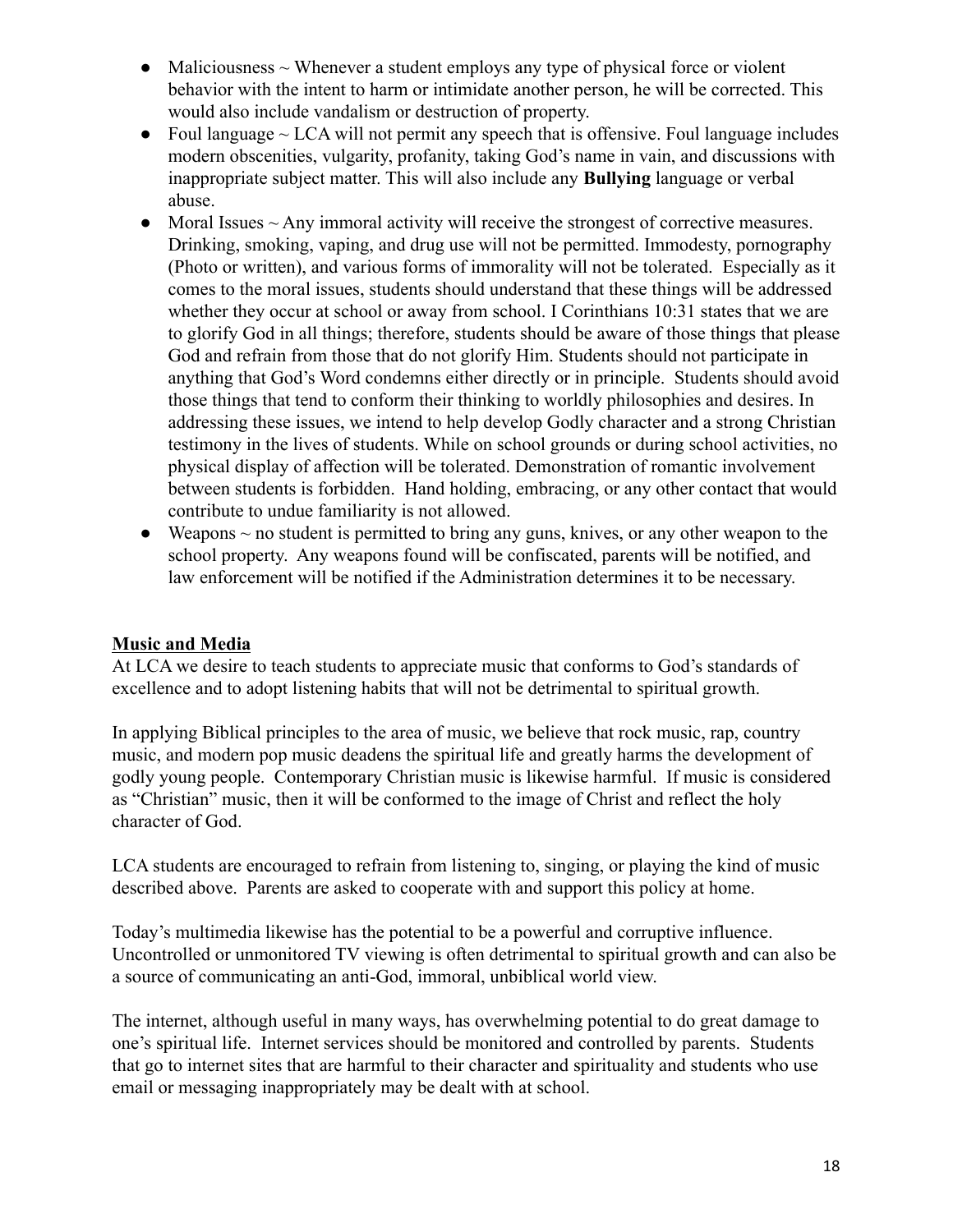#### **Discipline System ~ Demerits**

To teach and guide our students, we have implemented a demerit-based Discipline System. If a student (Grades 7-12) receives 5 demerits in one day, they will be required to serve a 30 minute, after-school detention. 10 demerits will result in a one hour, after-school detention. If a student accumulates 25 demerits, the student will be suspended for 1 day. 50 demerits will result in a 2-day suspension. If a student accumulates 75 demerits in one semester, they will face a 3-day suspension or expulsion from LCA.

| Dress code violation                                   | 1                        |
|--------------------------------------------------------|--------------------------|
| Late for class                                         |                          |
| Talking in class w/o permission                        |                          |
| Incomplete or missing homework                         |                          |
| Violation of bus/van regulations                       | 1                        |
| Chewing Gum                                            |                          |
| Locker violation (disorderly)                          |                          |
| Unprepared for class                                   |                          |
| Failure to sign in/out                                 | 1                        |
| Direct disobedience                                    | 5                        |
| Crude or inappropriate language                        | 5                        |
| Disrespect                                             | 5                        |
| Electronic device violation                            | 5                        |
| Reckless driving on campus                             | 10                       |
| Vulgarity/profanity                                    | 10                       |
| Intentional/inappropriate contact with another student | 10                       |
| Dishonesty (stealing, lying, cheating)                 | 25- and 1-day suspension |
| Drugs, alcohol, smoking our use of vaping device       | 50 and/or expulsion      |
| Immorality (see page 16)                               | 50 and/or expulsion      |

#### **ACADEMIC STANDARDS**

Lebanon Christian Academy will work for Academic Excellence in every area of study. We desire to motivate each student in the classroom to attain that goal and we expect each student to put forth their best efforts.

- A. Elementary Teachers will notify parents about the progress of their child on a weekly basis along with other important information. Parents should contact teachers with any questions. Help classes may be available through the Customized Studies program for a nominal fee (see Financial Policies).
- B. Junior / Senior High Lebanon Christian Academy curriculum focuses on College Preparatory for all students. Students will choose core classes and /or electives to maintain a full class schedule. *(A FULL class schedule requires a minimum of each of the five core subjects – Bible, English, Math, Social Studies, Science.)*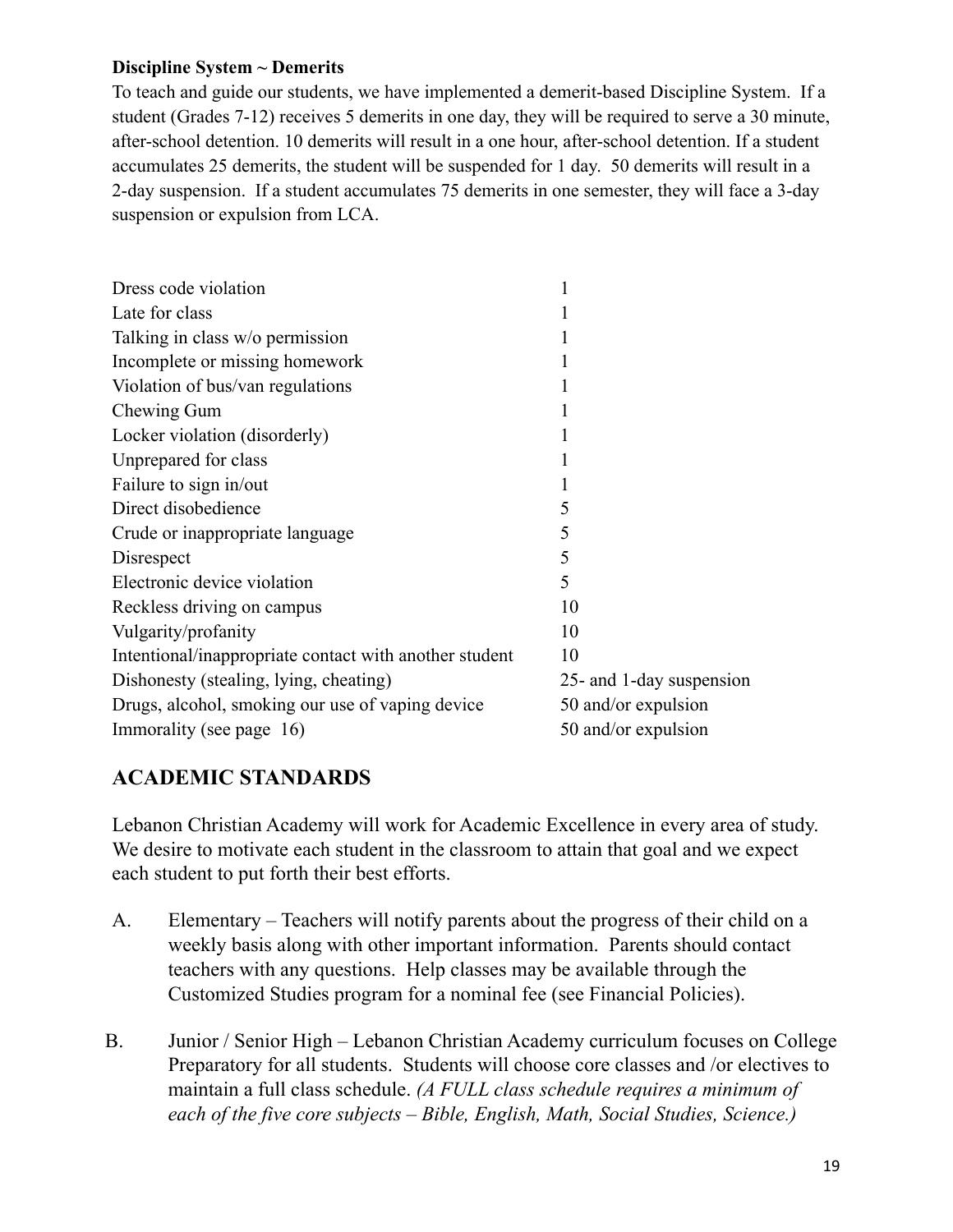Help classes may be available through the Customized Studies program for a nominal fee (see Financial Policies). Parents will be notified of their student's progress through Gradelink and Academic Updates at the halfway point of each quarter for those students with a C- (77%) or lower average.

● Graduation Requirements: 4 Years Required

| <b>Bible</b>               | 4 full credits        |
|----------------------------|-----------------------|
| English                    | 4 full credits        |
| <b>Mathematics</b>         | 3 full credits        |
| Science                    | 3 full credits        |
| <b>Social Studies</b>      | 3 full credits        |
| Electives                  | 2 full credits        |
| <b>Physical Education</b>  | 2 full credits        |
| Visual $&$ Performing arts | 1 full credit         |
| Foreign Language           | 1 full credit minimum |
| Health                     | $\frac{1}{2}$ credit  |
|                            |                       |

\*Requirements are subject to review and are based on a student attending LCA  $9<sup>th</sup>$  to  $12<sup>th</sup>$  grades. Students who attend all four years of study for graduation requirements at LCA are expected to earn a minimum of twenty-three and a half credits by the end of their senior year. \*\*Customized Studies are taken with referral from administration and do not necessarily earn credits.

- C. Dual credit courses are encouraged for juniors and seniors and may be taken through MBU or PCC Online. Contact the principal for more information.
- D. Academic Testing Testing may be given for selected grades. Please check with the school office for the date and grades involved. Seniors will receive important testing information throughout the year. Testing dates, times, and locations will be posted at the office and in the high school building. Also, the senior advisor will notify parents.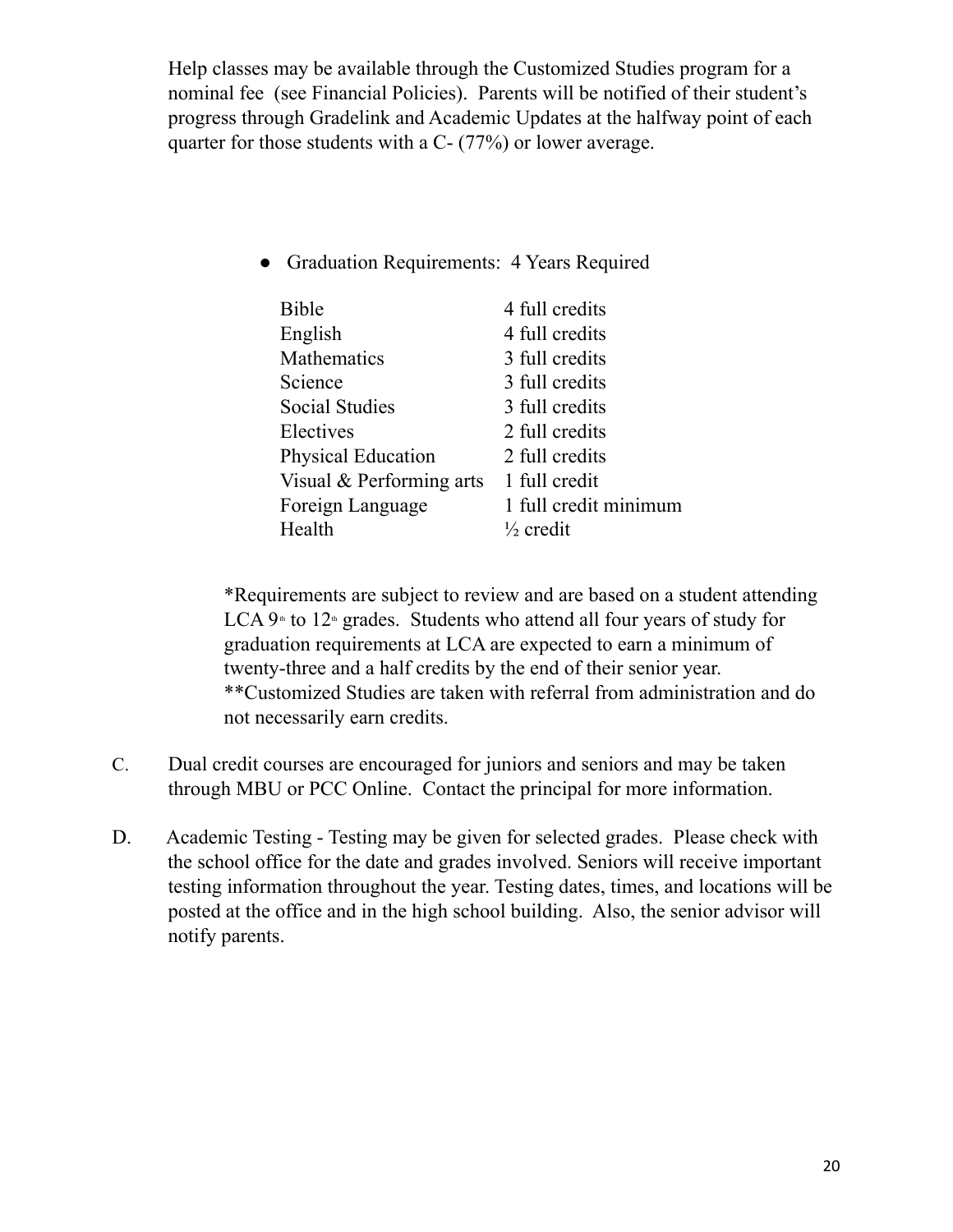#### E. Grading Scale:

| <b>7-7 Point Scale</b> |               |                          |                   |  |  |
|------------------------|---------------|--------------------------|-------------------|--|--|
| Grade                  |               | <b>Letter Equivalent</b> | $GPA - 4.0$ Scale |  |  |
| 99-100                 | $A+$          | O                        | 4.0               |  |  |
| 96-98                  | A             | $\mathbf{O}$             | 4.0               |  |  |
| 93-95                  | $A-$          | O                        | 3.7               |  |  |
| 90-92                  | $B+$          | $S+$                     | 3.3               |  |  |
| 87-89                  | B             | $S+$                     | 3.0               |  |  |
| 84-86                  | $B-$          | $S+$                     | 2.7               |  |  |
| 81-83                  | $C+$          | S                        | 2.3               |  |  |
| 78-80                  | $\mathcal{C}$ | S                        | 2.0               |  |  |
| 75-77                  | $C-$          | S                        | 1.7               |  |  |
| 72-74                  | $D+$          | N                        | 1.3               |  |  |
| 69-71                  | D             | N                        | 1.0               |  |  |
| 65-68                  | $D-$          | N                        | 0.7               |  |  |
| Below 65               | F             | U                        | 0.0               |  |  |

 $O =$  Outstanding; S+ = Satisfactory plus; S = Satisfactory; N = Needs improvement; U = Unsatisfactory

- F. Honor Roll:
	- Principal's List...... All grades must be above 96
	- A Honor Roll………All grades must be above 93
	- B Honor Roll……. ..All grades must be above 84
- G. Homework Homework is designed to aid the learning process by Reinforcing concepts taught in the classroom. It is a requirement for completion of courses. Incomplete homework must be completed or the student will receive a "0" for the assignment. At certain times, a signature may be necessary.

A signature from a parent indicates:

- 1. That you have seen the assignment.
- 2. That you have checked to see if the work has been completed.
- 3. That you are being kept up to date and informed regarding your child's progress.

\*\* Parents are given access to their child's grades on Gradelink and are encouraged to check them regularly.

H. Passing / Failing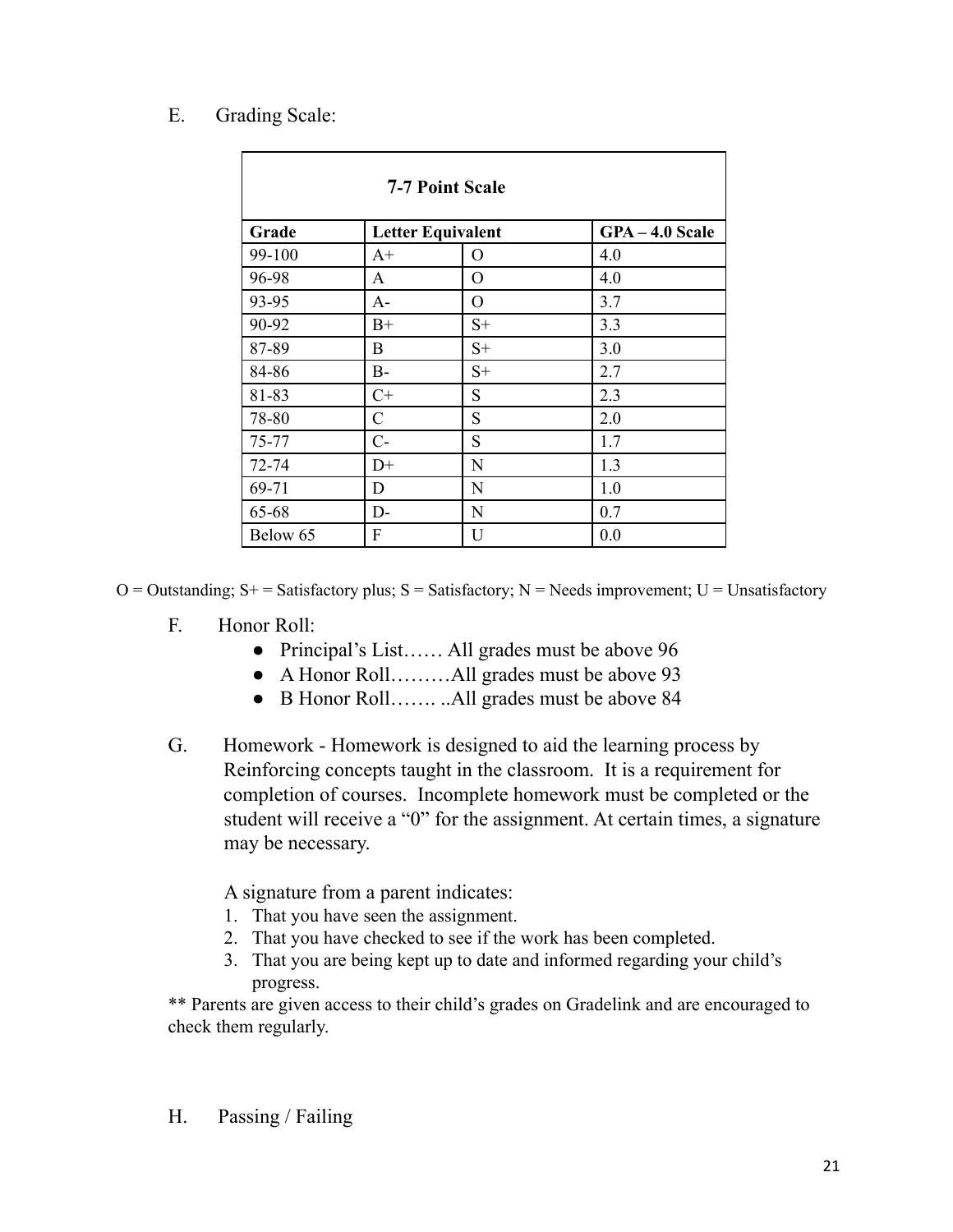#### **Grades Kindergarten through 5th (based on end of year average):**

- Any student receiving C or above in each subject area will pass without reservation.
- Any student failing two or more subjects may be retained.
- Any student having one F and two other grades below C may also be retained.
- Any Primary student (K-5 through third) failing Reading may repeat the grade.
- Any student having three or more D's (no F's) may advance to the next grade under the following conditions.
	- A conference of the teacher, parents, and administrator must explore all possible means of providing remedial help, including summer school, private tutoring or customized studies.
	- The teacher of the next grade must be advised of the student's ability to work in the next level.
- A student weak in the areas of Reading, Math or English will be monitored in the next grade even though the student meets all the conditions of passing.
- A conference of teachers, parents, and administrator will meet at the end of the first quarter to determine the advisability of keeping the child in the higher grade.

#### **Grades 6-8:**

● Students who fail two or more subjects, or who are considered to be marginally prepared for the next grade level, may be held back from passing to the next grade upon recommendation of their teachers and approval of the principal. Parents will be notified in advance of a final decision not to pass a student to the next grade.

#### **Grades 9-12:**

● Students who fail English, mathematics, language, or Bible courses must make them up prior to proceeding to the next higher course in those sequences.

I. Failed Courses - Failed courses may be made up during the summer at LCA, or by special arrangement with the school district in which the student resides. It is the responsibility of the parent to make arrangements with their school district for summer study and ensure LCA receives a transcript of the courses completed

J. Academic Eligibility - The policy of academic eligibility for participation in all non-credit extracurricular activities will apply to grades 6-12 and includes interscholastic sports activities, non-credit music activities, yearbook, etc.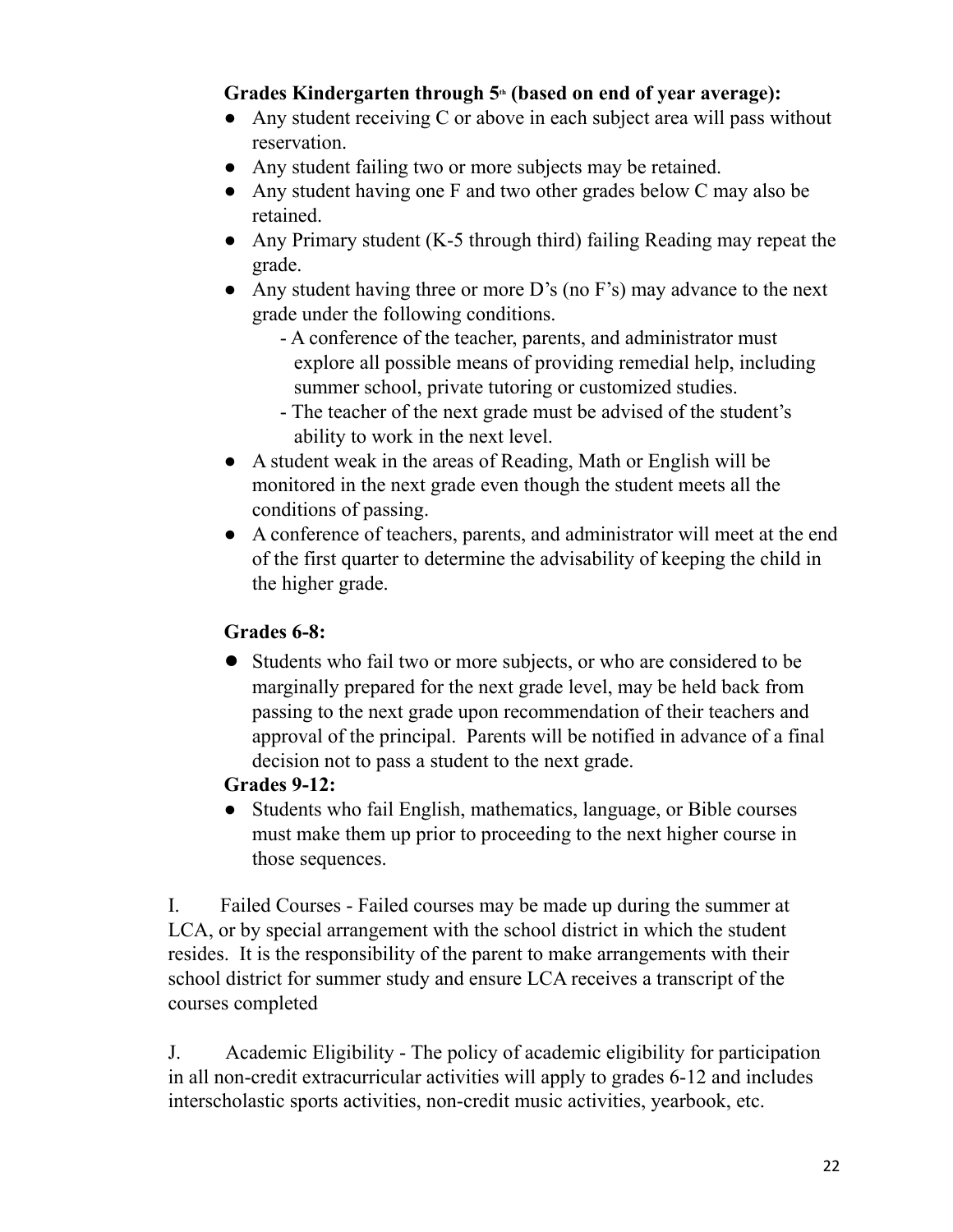The purpose of this policy is to prevent a student who is in academic trouble from spending valuable time in extracurricular activities when he could be at home studying. The school will not provide activities that will interfere with a student's academic progress.

Criteria for eligibility according to report cards and academic updates:

- No failing grades (below 66%) in non-elective courses.
- Academic updates will be issued every  $6<sup>th</sup>$  week of the quarter.
- If a student at report card time does not meet the academic eligibility requirements, the student will not be allowed to practice, and will remain ineligible until the next academic update. For the student to return to the team, he will need to be eligible in all classes.

K. Report Cards - Report cards are issued at the close of each nine-week grading period. Report cards are given to all school students to be taken home, signed by parents, and returned. All students receive a computer-generated report card. Parents will sign and return the report card. Failure to return the report card will result in an after-school detention.

#### **POLICIES AND PROCEDURES**

#### Curriculum

We generally use a combination of Bob Jones University and ABeka curricula. Also, teachers have the option to creatively employ supplements that will enhance learning in their classrooms. Regular evaluation and creative supplementation are two goals for our academic program.

#### Chapel

Chapel is provided for spiritual refreshment and growth at LCA. Chapel is held approximately once per week for the Elementary students and twice each week for our High School students. All students are required to attend chapel.

#### Bible Department

Bible classes are the heart and soul of a good Christian school. This sets LCA apart from secular education. Therefore, we require Bible to be taught each year at all levels. The King James Version of the Bible will be used in chapel and in all classes, and each student should have and use the KJV Bible.

It is the school's privilege to teach the Bible in the classroom on a regular basis. All academic subjects are taught from a Biblical perspective. Whenever doctrine is taught, the doctrinal statement of Open Door Baptist Church will be the standard.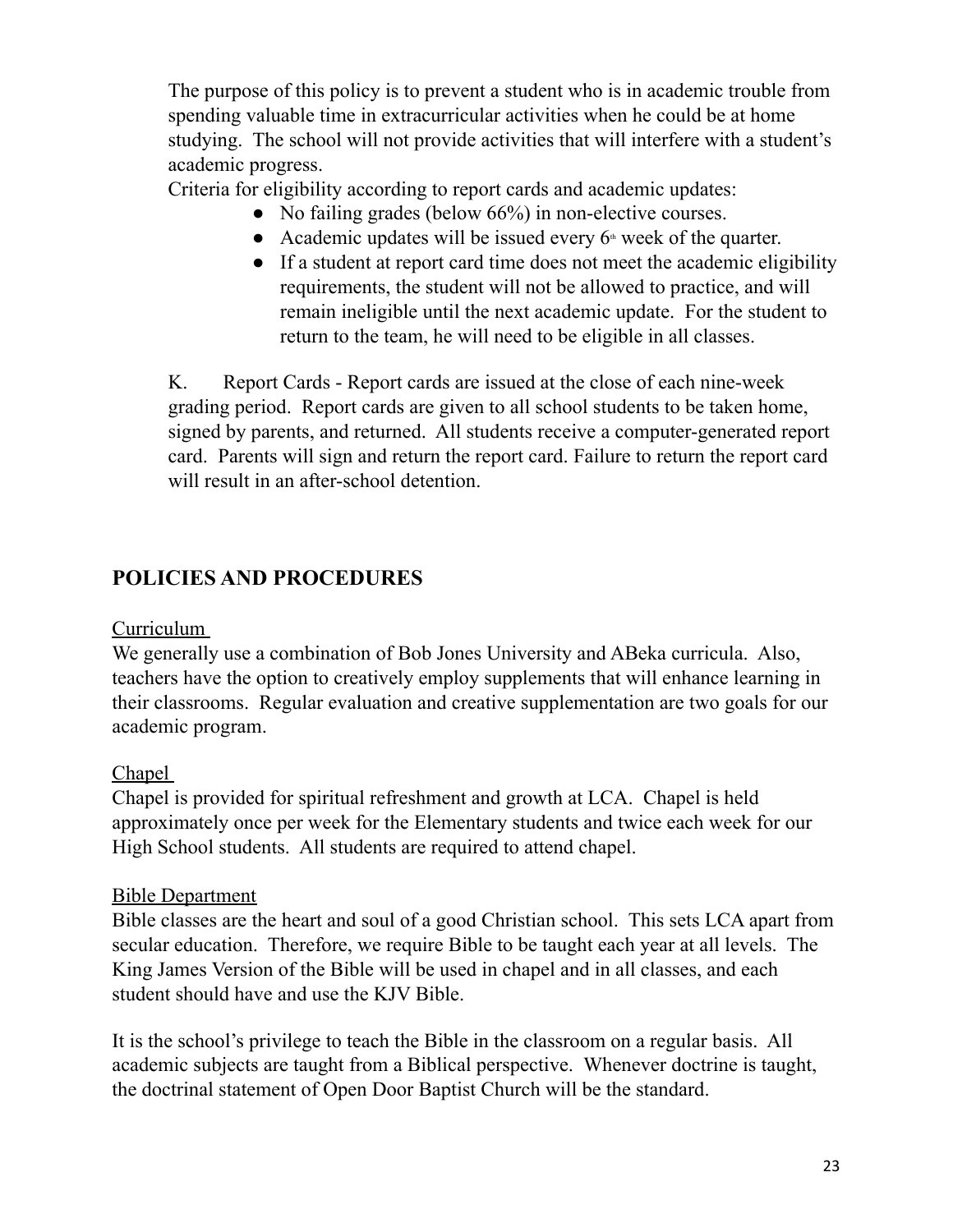Fine Arts Department

LCA considers fine arts (music, speech, and art) a tremendous opportunity for Christian service and personal development. The confidence a student gains through a fine arts program is invaluable. Therefore, LCA wants to encourage students to participate in our fine arts initiative.

#### **Junior/Senior High**

- All Junior High and High School students will have regularly scheduled music classes. Junior and Senior High students are required to participate in all school programs, competitions, and graduation. The school calendar is set; therefore, it is possible to commit in advance to these required events. Failure to attend may result in a grade/participation penalty for the student. Any other opportunities to participate will be on a volunteer basis if they are not scheduled on the calendar. (Choir members may be asked to purchase or rent choir attire.)
- Attendance at the Academic and Fine Arts Awards Presentation Events is expected of all students participating in the events. All participants should want to honor the special groups and any individual accomplishments of their classmates.
- Speech will be offered as a separate class and also will be a part of the English Department. Each student will be required to memorize and perform at least one speech during the year for a grade. Students with interest and talent in speech will be selected to participate in our KCEA Competition. (First consideration will be given to students in the speech class or those who have previously participated and are enrolled at LCA. Eligible students must try out.)
- Art will be offered as a class to students with a special interest in this area as LCA has teacher availability.

#### **Private Music Lessons**

Piano, voice and instrumental lessons may be available at LCA. Teacher(s) will be offering to schedule and instruct our students on campus. Music lessons will be scheduled on a first come, first-serve basis. There will be a fee charged for all lessons. Please contact the school office for further information.

#### Sports Department

The athletic programs of Lebanon Christian Academy will exist only to promote spiritual growth and maturity. Athletics that lack the emphasis of spiritual challenge place emphasis on winning for self-promotion, winning at any cost, and glorifying self rather than the Savior. The arena of athletics is best viewed as a microcosm of life that provides opportunity for spiritual enrichment. Along with excelling in the specific sport and its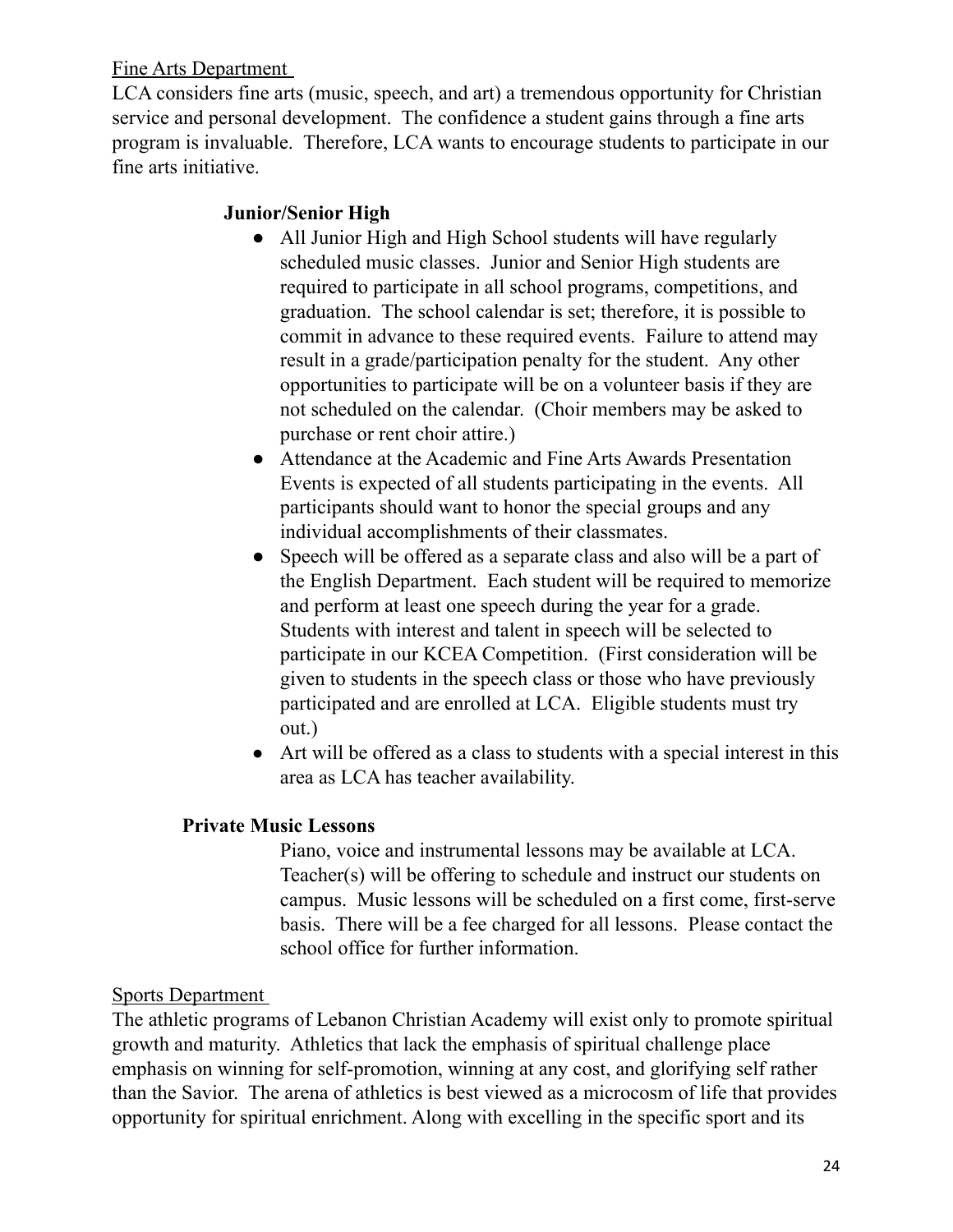unique requirements, coaches will especially take time to teach spiritual life lessons and give clear spiritual application.

Coaches and students are expected to respond to all game and practice situations with the highest of Christian character.

- Attitude and behavior penalties enacted by Officials will be followed up by the administration.
- Conflicts with opposing coaches and players should be handled in a spirit of meekness and love as befits high Christian Character.
- The Lebanon Christian Academy athletes are expected to be the examples of fine Christian young people in public and private.

Participation on LCA teams is a privilege. Lebanon Christian Academy athletes should be among the best students in our school; therefore, they are expected to:

- Be athletically proficient in their respective sports.
- Maintain a strong Christian testimony on and off the field.
- Maintain strong consistent grades (checked quarterly and by academic updates).
- Maintain an attitude of cooperation and support in all areas of student life.

Lebanon Christian Academy will compete on many levels of Competition to promote the testimony of Jesus Christ through athletic endeavor, therefore:

- We will compete regularly with many Christian schools of like precious faith within a reasonable distance.
- We may participate in an organized league.
- At this time, we will compete regularly in the KCEA, NPCA, and PCAC tournaments at the end of each season.
- We will occasionally participate in Invitational Tournaments held by other Christian schools as time and details allow.

Lebanon Christian Academy Athletics are open to all enrolled students that meet the standards established above. Also, the Athletic Program is available to Homeschool students, for an established fee. Homeschool students will maintain the same high standards of Christian Character as full-time students.

Uniforms are the property of the school and will be signed out through the coach and athletic director.

Athletes are expected to participate in all practices and games unless they receive prior permission from the coach, or they are under academic probation.

Locker rooms are to be kept free of personal belongings. Belongings left in the locker rooms overnight will be removed by the maintenance staff and taken to the Lost and Found.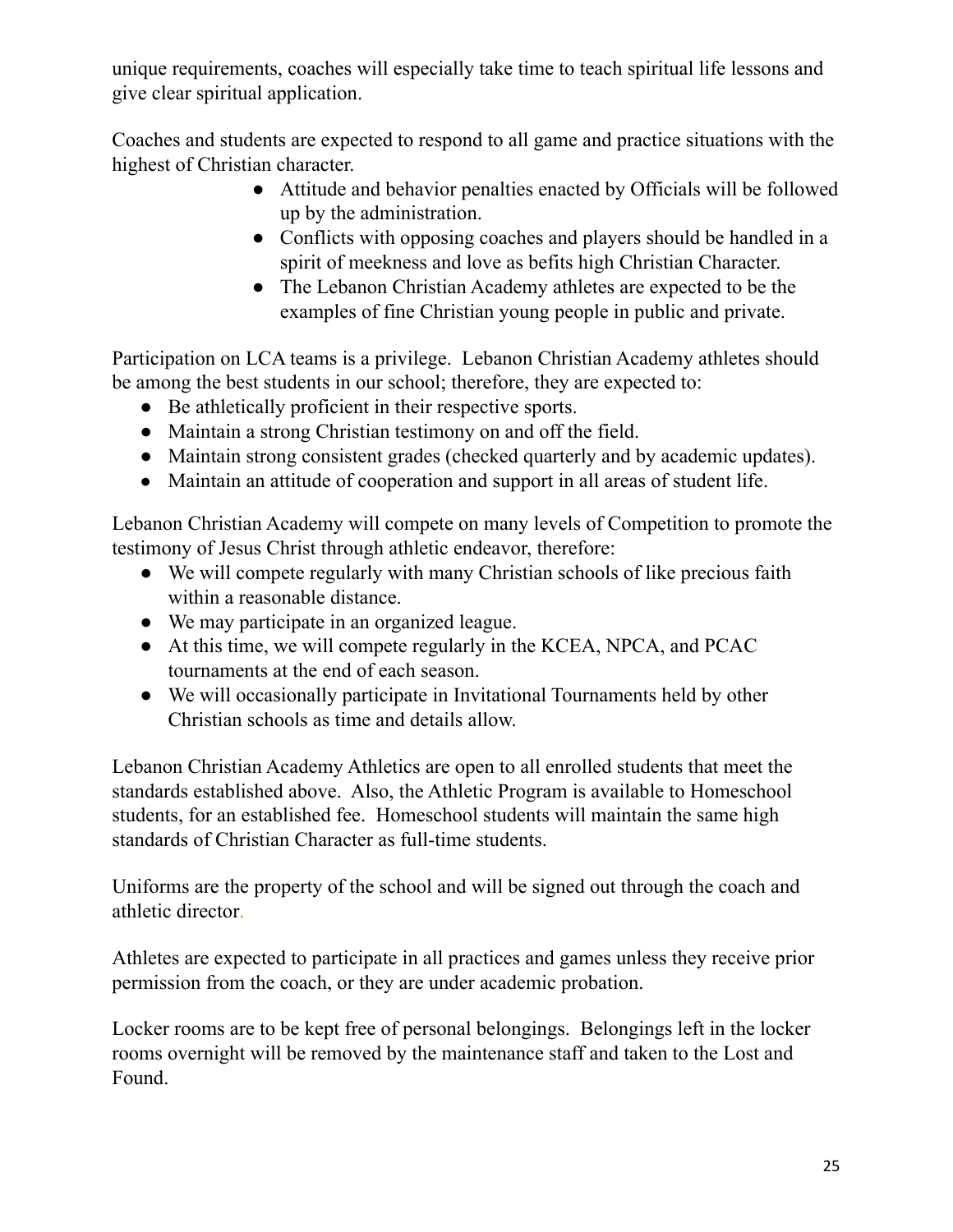Students may use the gym **when supervised by an adult**. No students should be in the gym during school hours unless scheduled for Physical Education.

Concessions will be available during all games.

Attendance at the Sports Awards Presentation Event is expected of all students participating in any of the team sports. All participants should want to honor the teams, the coaches, and any individual accomplishments of their teammates.

#### Library

The library will be open during scheduled times. Books may be checked out of the library for a designated period of time. A late fee will be charged for books not returned by the date due. Parents will be billed for lost books.

The LCA library has a limited selection of books. High school students need to have a card for their public library. The LCA library stocks books for elementary students, and Christian reading for all ages.

#### Official Activities

School activities include outings, trips, competitions, fundraisers, parties, etc. There is a great responsibility to properly supervise students on and away from the campus. Therefore, all official school activities must be approved by the administration. Before the activity, parents will be asked to sign and return a permission slip. Costs for activities may be passed on to the students.

Unofficial activities will not be the responsibility of the school. Parents, teachers, and students should not plan activities using the school's name without permission from the administration.

#### Yearbook

Yearbooks will be distributed in the spring. LCA will endeavor to keep the cost of the yearbook to a minimum through advertising and other means. Each senior will receive a yearbook. Each family will receive a yearbook. You may purchase extra yearbooks from the office. Parents and students can purchase ads to promote businesses or to send messages to a graduating senior. All ads must be approved on content and appropriateness.

#### Fundraising

To keep tuition affordable and still offer an exceptional program, Lebanon Christian Academy raises funds through various means. Our philosophy is to develop Christian relationships and let God touch people's hearts. All families are asked to participate whenever possible.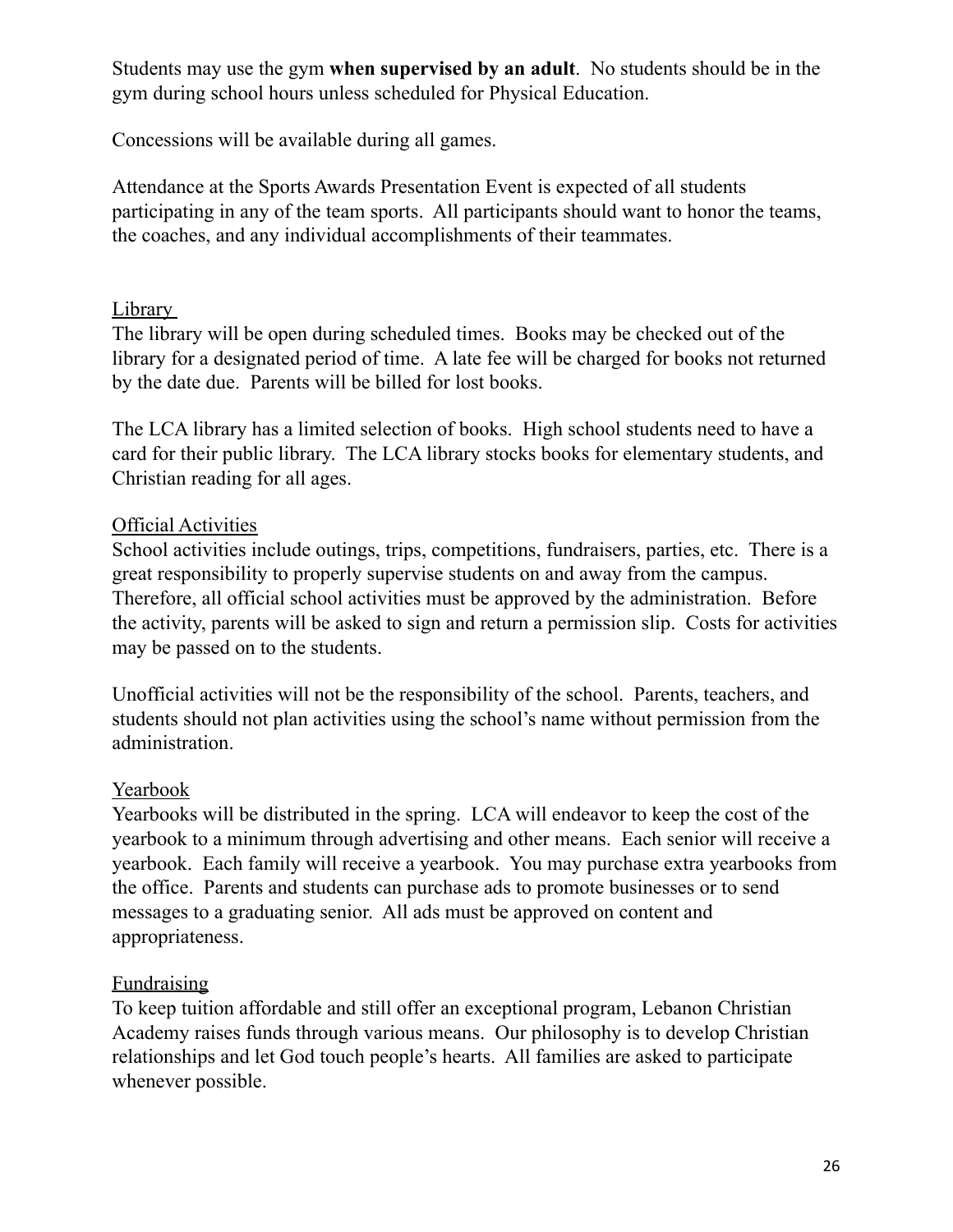#### Cell Phones

Cell phones brought on campus must be turned off and kept in the student's locker for the entire school day. Cell phones may be carried to athletic events but must not be turned on or used until after the student has completed his/her game.

**While we cannot address every issue in the handbook, we reserve the right as administration to make decisions in the best interests of Lebanon Christian Academy.**

#### **LCA Dress Code ~ Standards of Dress and Appearance**

The Biblical principle underlying all standards of dress and grooming is modesty. Modesty applies not only to common decency but to the matter of calling undue attention to oneself as well. Our dress code is not just about how students look; it is about how students behave, achieve, and unify. Proper attire is the first step in creating a classroom environment that enables students to develop a sharp focus on instruction and learning, rather than on fashion and fads.

Even though we readily acknowledge that much of the dress code is institutional preference, *it is not optional*. Students are expected to comply with the dress code and parents are expected to monitor compliance before their children leave home. LCA's desire is that enforcement of the dress code begins and ends at the home. The purpose of the dress code is to establish a consistent conservative appearance that will present Jesus Christ in the best way possible. We are also seeking to have the students mentally prepared for academic excellence. Therefore, students are required to follow the following dress code. This does not mean that all other clothes are wrong, but that they are not acceptable for our school environment. Students should adhere not only to the "letter of the law" but also the spirit of it.

#### **Elementary Dress Code** *(K5 - Grade 6)* **Girls**

- Jumpers and skirts are to be worn. The hem must cover the knee while sitting and standing. leggings or shorts are to be worn under the skirt/jumper for recess.
- Polo shirts or button-down Oxfords are to be worn. Any color and pattern is permitted, but should not display advertising, words or pictures.
- Sweaters and sweatshirts are acceptable on cold days at the teacher's discretion.
- Socks or tights are to be worn.
- Dress shoes or sneakers are to be worn. Sandals are permitted as long as they have a strap on the heel. Flip-flops are not permitted.
- Hats, coats, sunglasses, etc. should not be worn in the building.
- Loose-fitting, school approved, sweatpants or shorts, white, gray or green shirts, socks and sneakers are to be worn for physical education (i.e., gym class.)
- ALL previous LCA uniforms are also permitted. Appropriate LCA spirit wear is encouraged.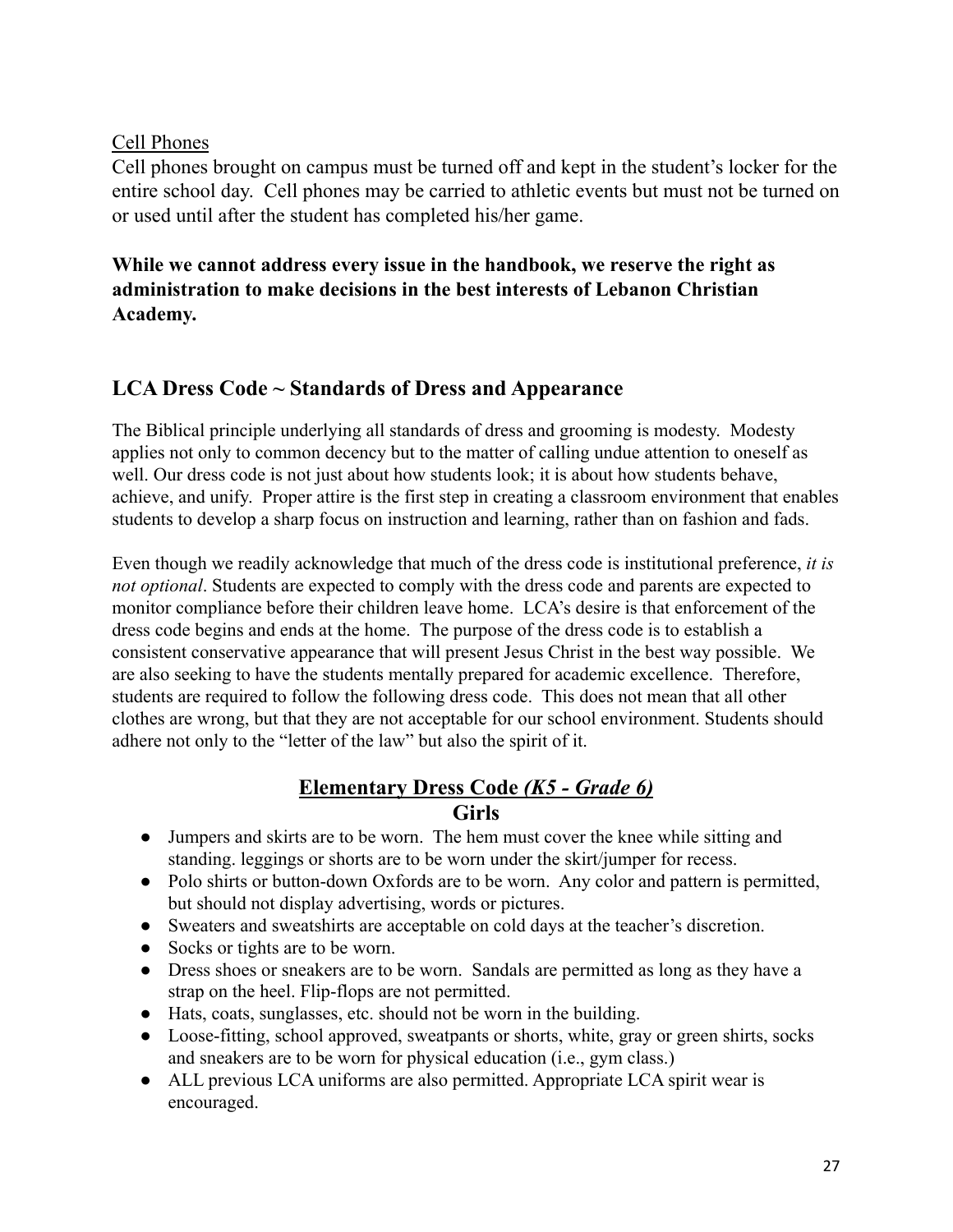#### **Boys**

- Solid colored dress pants are to be worn. A belt should be worn with pants that have belt loops.
- Polo shirts or button-down Oxfords are to be worn. Any color and pattern is permitted, but should not display advertising, words or pictures.
- Sweaters and sweatshirts over polo shirts are acceptable on cold days at the teacher's discretion.
- Socks are to be worn.
- Dress shoes or sneakers are to be worn.
- Hats, coats, sunglasses, etc. should not be worn in the buildings.
- Sweatpants or shorts, white, gray or green shirts, socks and sneakers are to be worn for physical education (i.e. gym class.
- Haircuts must be conservative in style:
	- No bleached or dyed hair
	- The neckline and the sides should be gradually tapered leaving no hair touching the collar and ears.
	- No multi-layering bowl cuts, braided, etc.
	- The bangs should be off the eyebrows.
	- Sideburns should be no longer than the middle of the ear.
	- Flat tops need to be kept neatly trimmed.
	- No spiked hairstyles are acceptable.
	- No parts of the hairstyle may be longer than 4 inches.
- ALL previous LCA uniforms are also permitted. Appropriate LCA spirit wear is encouraged.

#### **Junior / Senior High School Dress Code** *(Grade 7 – Grade 12)*

#### **Young Ladies**

- Skirts or dresses are to be worn. **The hem must cover the knee when sitting and standing.** The top of slits on dresses and skirts should be no higher than the bottom of the knee.
- Button-down Oxfords or Polo shirts, or modest shirts with sleeves are to be worn. Any color and pattern are permitted, but should not display advertising, words, or pictures. Shirts are to be buttoned except for the top button.
- Proper Undergarments (slips, etc.) are to be worn but should not be visible.
- Sweaters and jackets are acceptable on cold days at the teacher's discretion but should not be part of the daily outfit. If hoodie sweatshirts are worn, an approved shirt or blouse must be worn under it during the school day.
- Dress shoes, sandals or sneakers are to be worn. No flip-flops are permitted except on special dress down days.
- Hats, coats, sunglasses, etc. should not be worn in the buildings.
- Loose-fitting, school approved pants or knee-length shorts and t-shirts, socks and sneakers are to be worn for physical education (i.e., gym class.)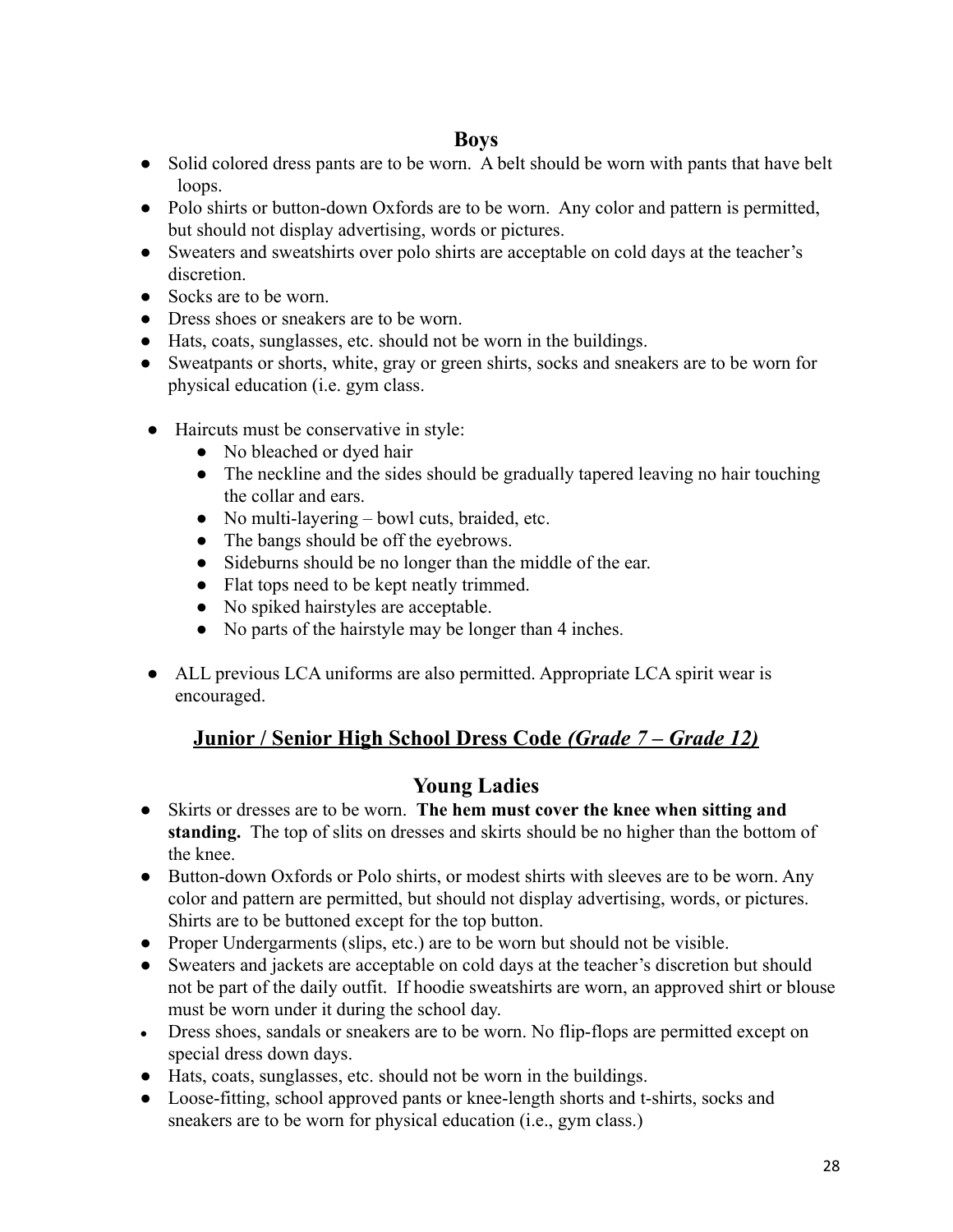- Make up may be used in moderation.
- Hair color must be natural No extreme hairstyles.
- **●** ore than two piercings per ear. No other body piercing is acceptable.

#### **Young Men**

- Solid colored dress pants are to be worn. Pants should be loose fitting with no patch pockets and no elastic at the ankle. There should be no extra pockets on the legs. Pants should be always worn at the waistline and should not be allowed to hang at or below the hips. A belt should be worn with pants that have belt loops.
- Button down Oxfords or Polo shirts are to be worn. Any color and pattern is permitted, but should not display advertising, words, or pictures. Shirts are to be buttoned except for the top button and must be always tucked in.
- Sweaters and jackets are acceptable to be worn, over oxfords or polos, on cold days at the teacher's discretion, but should not be part of the daily outfit. If hoodie sweatshirts are worn, an approved shirt must be worn under it during the school day.
- Socks are to be worn.
- Dress shoes or sneakers to be worn.
- Hats, coats, sunglasses, etc. should not be worn in the buildings.
- No necklaces, bracelets, or earrings should be worn.
- Face must be clean-shaven.
- Haircuts must be conservative in style:
	- No bleached or dyed hair
	- The neckline and the sides should be gradually tapered leaving no hair touching the collar and ears.
	- $\bullet$  No multi-layering bowl cuts, etc.
	- The bangs should be off the eyebrows.
	- Sideburns should be no longer than the middle of the ear.
	- Flat tops need to be kept neatly trimmed.
	- No spiked hairstyles are acceptable.
	- No parts of the hairstyle may be longer than 4 inches.
- School approved pants or knee-length shorts and t-shirts, socks and sneakers are to be worn for physical education (i.e., gym class.) All physical education wear must be clean and modest (not form fitting). All tops must have sleeves and be loose fitting. Non-marking athletic shoes are required for gym class. LCA will provide a "store" online where our school approved gym attire will be available for purchase.

#### **All Students**

- Lebanon Christian Academy reserves the right to deem any outfit inappropriate. Once an outfit has been deemed inappropriate, that outfit should not be worn again on campus.
- **● Students should not come inappropriately dressed whether before, during or after school hours.**
- Sweatshirts and sweatpants must not have words or advertising on them. Sports logos are acceptable.
- Tattoos are not permitted.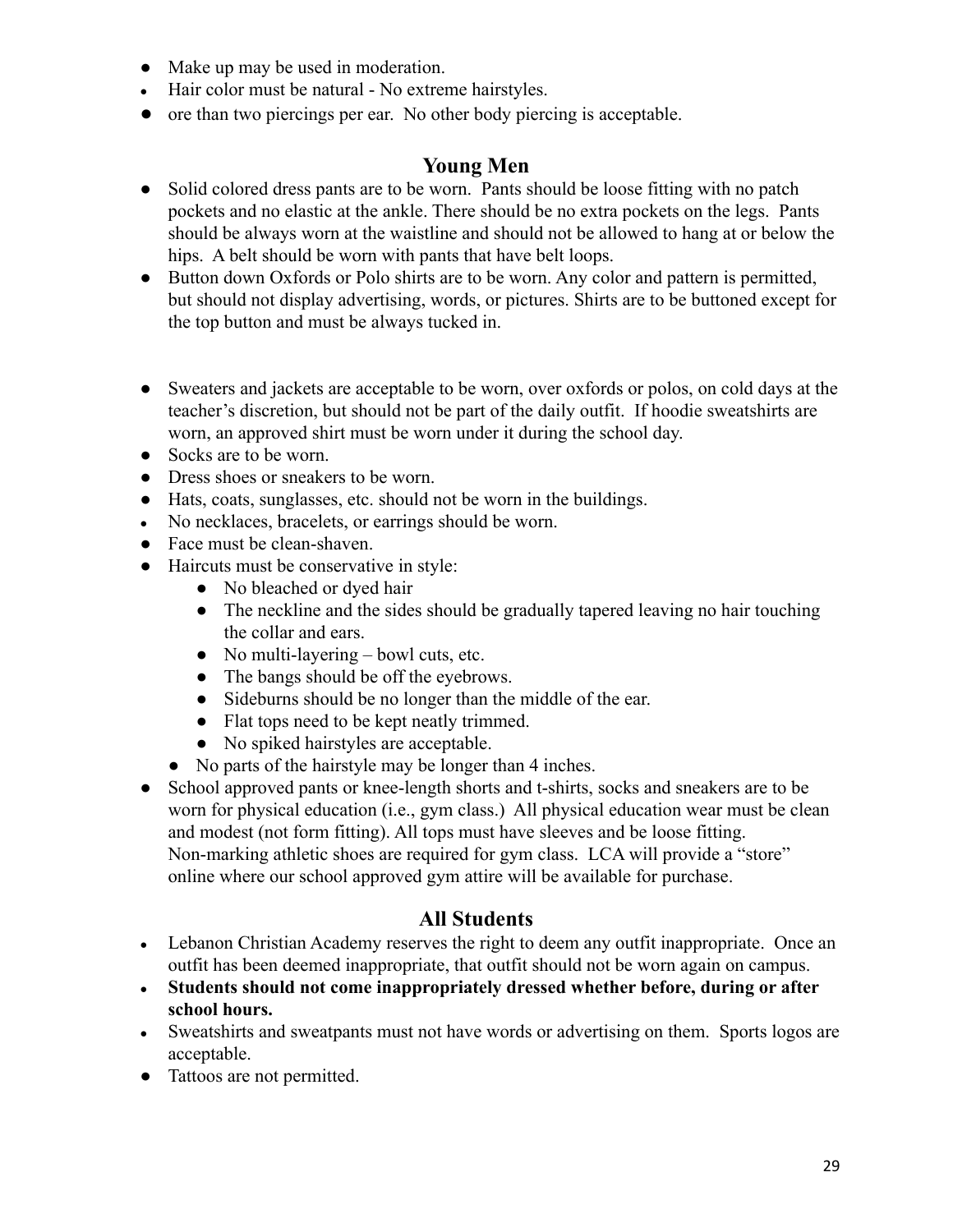#### **Dress Code for Special Events**

- **●** Best Dressed Days **-** Significant days throughout the year will be deemed "Best Dressed Days".
	- Young ladies should "dress up".
	- Young men should wear a white shirt with an appropriate tie. Ties should be worn properly and neatly.
- Dress Down Days Modest T-shirts and pants with sneakers or flip-flops are permitted. LCA spirit wear is encouraged.
	- The idea is to be "comfortable" but not sloppy.
	- **Loose fitting** Jeans, t-shirts (with school appropriate logos), and sneakers are ideal.
	- **Loose fitting** pants and hoodies are acceptable.

#### **Unacceptable Attire:**

- Shorts
- Leggings
- Skinny jeans or any tight pants
- Shirts with inappropriate logos, including cartoon characters that would not be acceptable in school (Pokémon, etc.)
- Tank tops or shirts with spaghetti straps.
- Low-cut or tight shirts
- Flip Flops, slides, or slippers
- Anything that is holey, ripped, or looks sloppy.

\*\* Any student that arrives at school dressed inappropriately will be asked to call their parents for a change of clothes or sent home.

- Dress code for special events such as sporting events (traveling to and from the event), music or fine arts events, field trips, and banquets will be addressed by the principal in a timely fashion. Modesty and testimony will be the principles which guide such dress code decisions. Our young men are expected to wear ties on game days or when traveling to away sport activities unless they change for the event prior to leaving the school.
- Students in grades  $6<sup>n</sup> 12<sup>n</sup>$  should wear school dress code when attending sporting events.
- Parents in attendance at special events are asked to wear attire equal to the student dress code for that event. When parents visit school, assist in class parties, or field trips, they are requested to abide by the LCA dress code for that event. LCA does not necessarily expect parents to abide by the hair code but does request the cooperation of parents in supporting hair code requirements for LCA students.
- **● The Administrator must approve any exceptions to the dress code prior to the event.**

While we cannot address every issue in the handbook, we reserve the right as administration to make final decisions in the best interest of Lebanon Christian Academy. Parents are encouraged to teach their children to live happily and submissively within the dress code guidelines.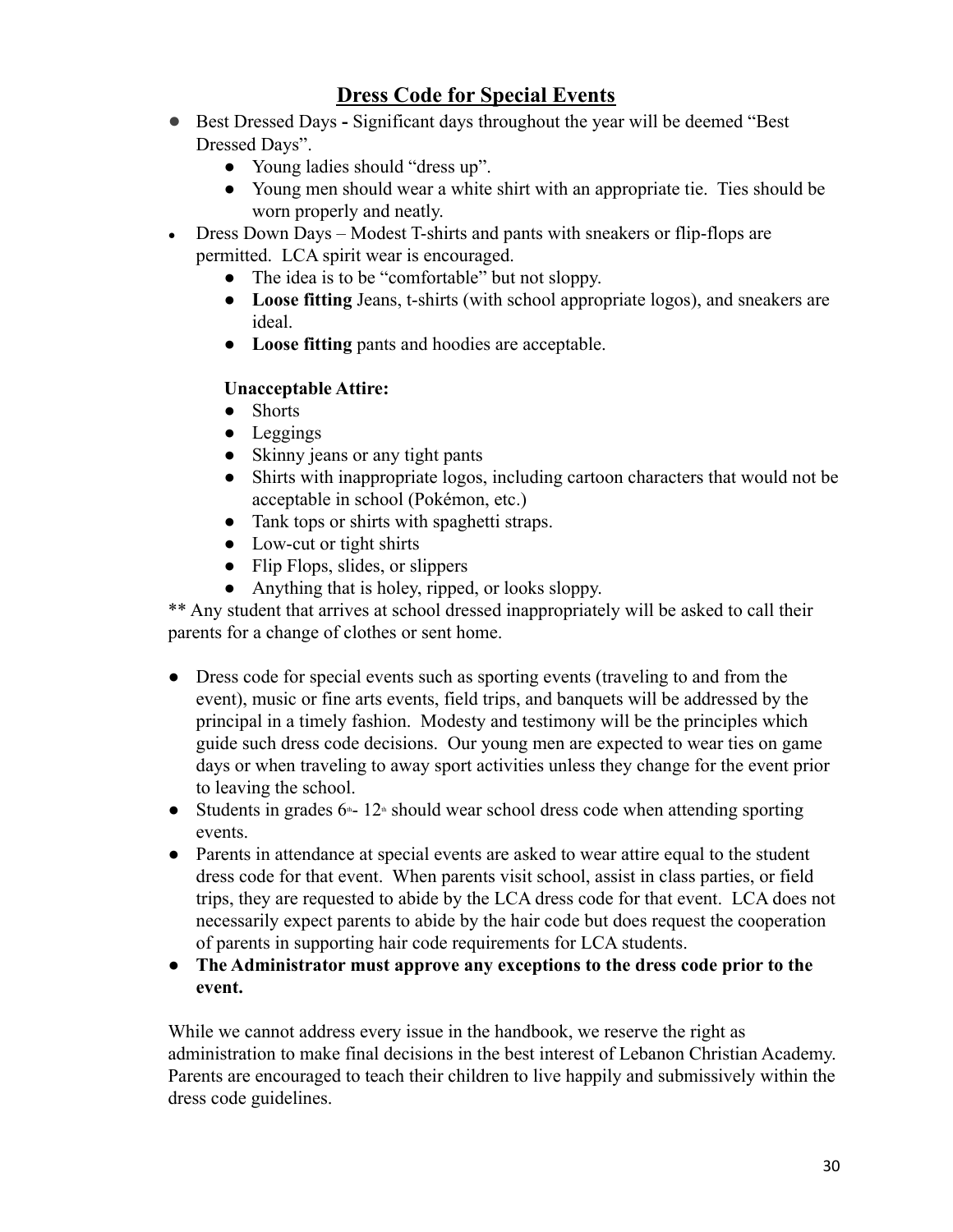## LEBANON CHRISTIAN ACADEMY FINANCIAL POLICIES

LCA, a ministry of Open Door Baptist Church, is a faith ministry financed by tuition and gifts from God's people. The administration asks that parents take their financial responsibility very seriously and prayerfully commit themselves to being regular and prompt in making payments.

#### *sports fee are* **Registration Fee: Due at registration of student**

\$50.00 per student (Non-Refundable) \$100.00 per family

*\*Re-enrollment during the month of March is \$30 per student & \$50 per family*

### **Tuition:**

Tuition includes curriculum, testing materials, classroom supplies/materials, library materials, liability insurance, 7-12<sup>th</sup> Grade School Camp fees, AACS, KCEA, and PCAC affiliation fees, transportation costs, athletic participation, and one yearbook per family.

Tuition does not include extra activities such as tournaments and field trips.

Yearly amounts are shown below. Full tuition applies to the oldest student in the family. Decreasing tuition applies to the subsequent students in one family in the order of their decreasing grade levels.

| <b>Grade Level</b>                              | <b>First</b><br><b>Child</b> | <b>Second</b><br><b>Child</b> | <b>Third</b><br><b>Child</b> | $\textbf{Fourth} +$<br><b>Child</b> |
|-------------------------------------------------|------------------------------|-------------------------------|------------------------------|-------------------------------------|
| Junior/Senior High (7-12)                       | \$5,275                      | \$4,220                       | \$3,165                      | \$250                               |
| Elementary/ Pre-School (K3-6)                   | \$4,900                      | \$3,920                       | \$2,940                      | \$250                               |
| Partial Day (K3-K5)                             | \$2,940                      | \$2,352                       | \$1,764                      | \$250                               |
| K3/K4 Per 1 Full Day each week                  | \$990                        | \$792                         | \$594                        | \$250                               |
| K3/K4 Per 1 Partial Day each<br>week            | \$595                        | \$476                         | \$357                        | \$250                               |
| Home School Per Academic<br>Course $(7th-12th)$ | \$715                        | \$715                         | \$715                        | \$715                               |
| Home School Per Sport/Fine<br>Arts              | \$415                        | \$415                         | \$415                        | \$415                               |

LCA offers 10 month (Aug-May), 12 month (Aug-July), or  $*$  payment in full by July 30<sup>th</sup>. The first monthly payment in August will be 15% of the yearly tuition. Monthly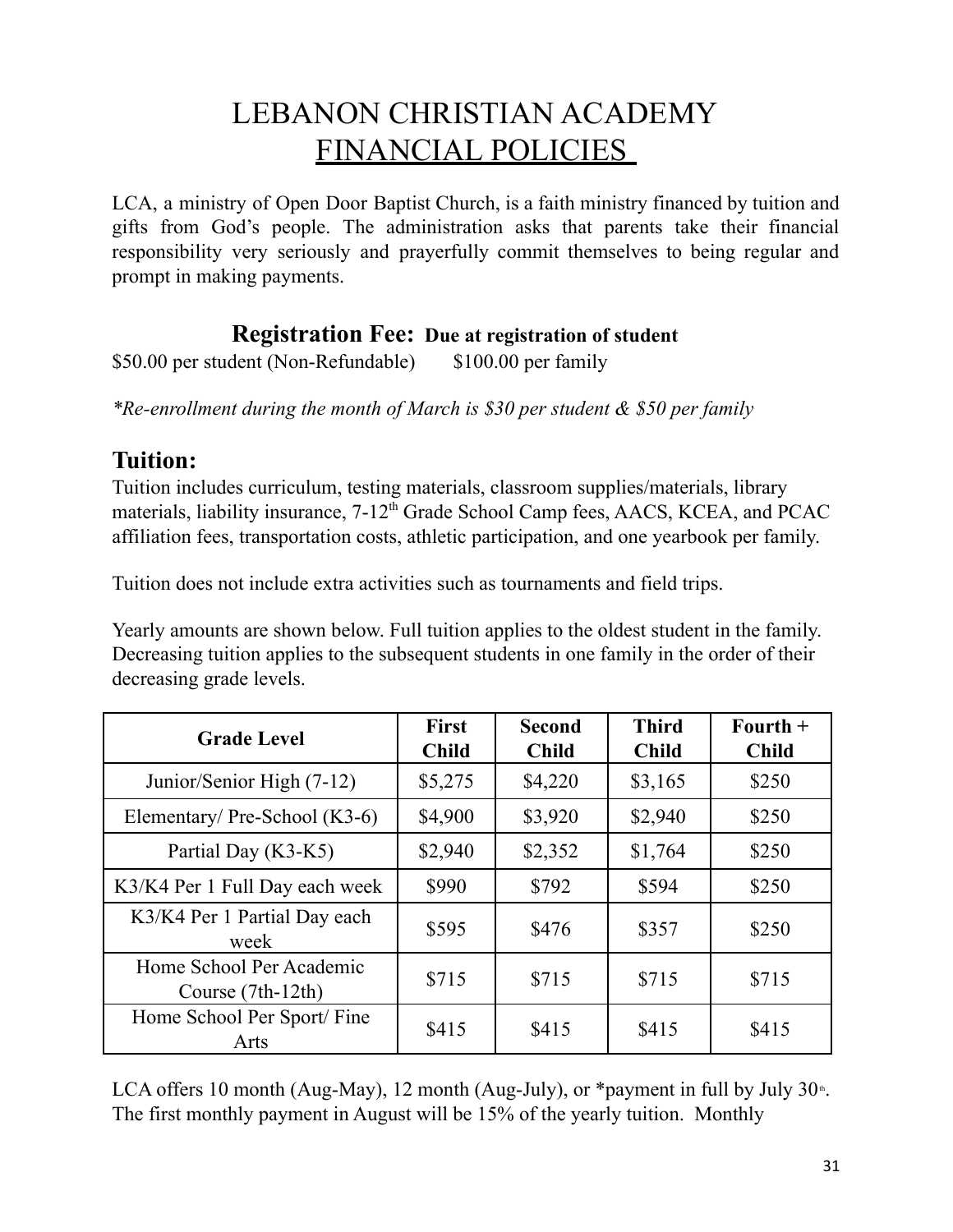payments are due by the  $1$ <sup>s</sup> of each month and late after the  $15<sup>th</sup>$  of each month. If a payment is received after the 15<sup>th</sup> of the month, a late fee of \$10 will be charged, with a 1.5% finance charge per month thereafter.

\*A 5% discount on tuition is given for payment in full by July 30<sup>\*</sup> prior to the new school *year.*

#### **Graduation Fee: Due January 15th of Senior Year** \$50.00 each senior

Graduation Fee is used to aid in the purchase of diplomas, caps, gowns, tassels, and other costs associated with graduation.

#### **Transcript Fee:** \$35.00 per transcript

Each graduating senior will receive one final transcript free of charge. The fee applies for each transcript requested after graduation.

#### **After School Care Fee**

It is the intention of LCA to supervise every student in our care. If a student has not been picked up by 3:00, the student will be escorted to "After School Care" until he/she is picked by the parent or guardian. The fee for After School Care is \$10 per day per child.

**Customized Studies Fee:** \$8.00 per 30-minute session \$12.00 per 45-minute session

The Customized Studies Fee is to provide additional help to those students who are struggling. This fee is charged only to those who receive additional help in their studies on a regular basis. A charge will be added to the family's statement each month.

#### **Payments**

Cash, Check or Credit Cards are accepted for payment. Checks should be made payable to Lebanon Christian Academy (LCA). We accept Discover, MasterCard, and Visa Credit Cards. Payments may be made through Gradelink. Auto pay is also available through Gradelink.

#### **Scholarship Opportunities**

LCA works diligently to acquire scholarship funds for families in need of financial assistance. LCA utilizes the Penn Gift and Bride Foundations to match a family's financial circumstances with an affordable and fair tuition rate. All scholarship awards must be approved by the school board.

#### **Late Enrollment or Student Withdrawal**

Students who enroll part way through the school year or withdraw before the end of the school year will be charged tuition on a per diem basis. Exceptions are at the sole discretion of the Administration and decided on an individual basis.